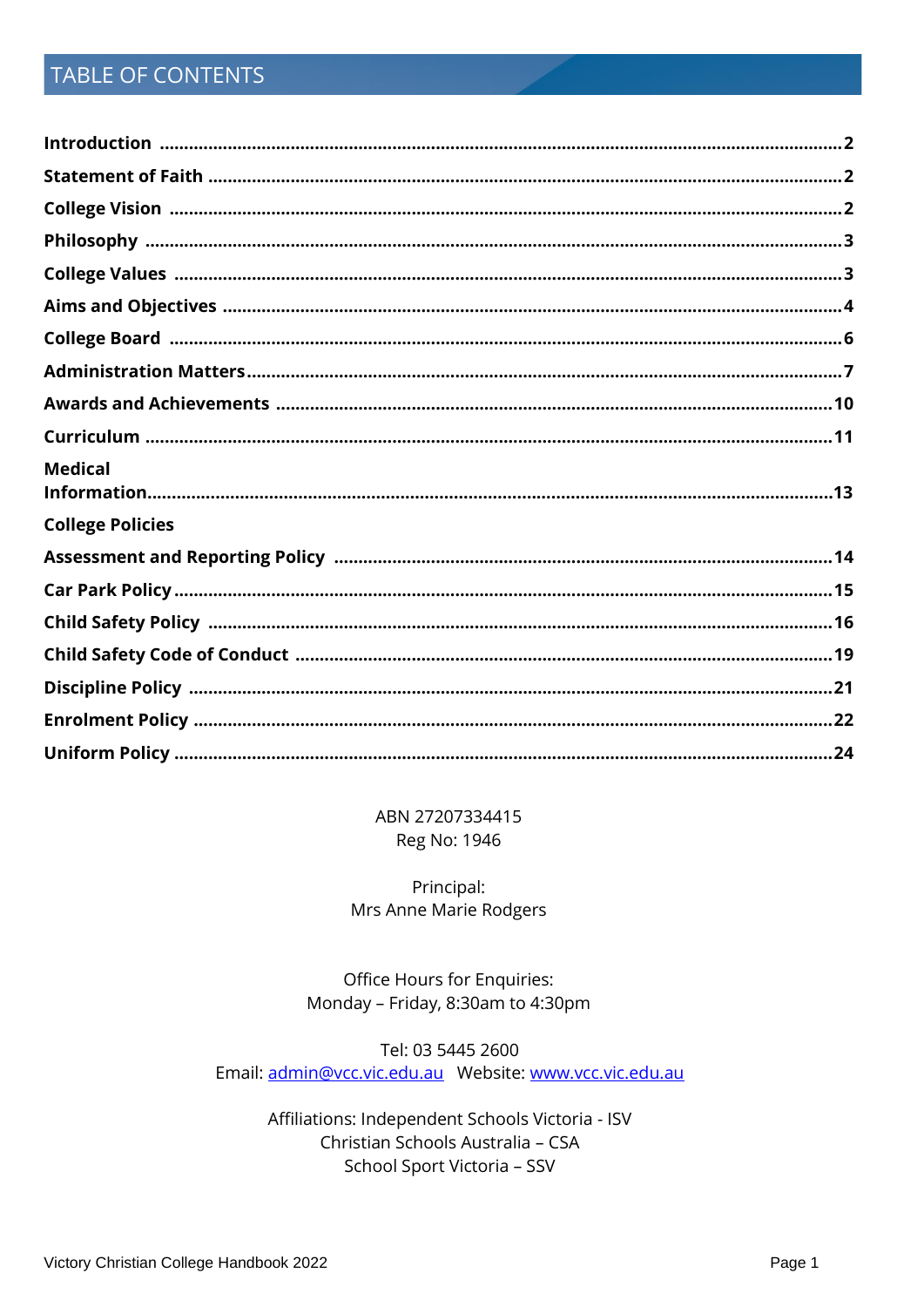# INTRODUCTION

Victory Christian College was opened in 1995, as a ministry expression of Victory Church Bendigo; which is part of Acts Global Churches (Formally, Apostolic Church Australia). The College is an Incorporated Association and is operated independently. It is governed by a Committee of Management, known as the College Board.

Acts Global Churches is a Pentecostal movement, birthed in the early 20th Century in Wales, through the influence of the Welsh Revival of that time. The worship and ministry experienced during College life; for example in chapel and church services, on camps, etc. reflects this expression.

The College has a balanced approach to fostering Christian values and teaching a Christian world view. The emphasis on integrity, and the high standards expected of all staff members, allow College families to feel confident in the environment provided.

The College aims to serve the families of our local community and surrounding areas with excellence, while sharing the message and example of Jesus.

Victory Christian College is affiliated with State, National and International Education Organisations, which provide accreditation and support. (ISV, CSA, ACSI)

# STATEMENT OF FAITH

Our academic and spiritual program is founded upon the Bible, which is the revelation of God through the written word inspired by the Holy Spirit. The truths set out below are foundational to all that we teach.

- The Bible the inspired, infallible and authoritative Word of God, which is completely relevant to our modern society.
- The Godhead comprising Father, Son and Holy Spirit.
- The Lord Jesus Christ His deity, virgin birth, sinless life, His miracles, His atoning death for the sin of the world, His resurrection and ascension to the right hand of the Father and His personal future return to this earth to reign in power and glory.
- Salvation the only means of being cleansed from sin is through repentance and faith in the precious blood of Christ. Sin and evil are real and mankind is in need of saving from their effects.
- The power of the Holy Spirit to convict of sin and righteousness and judgment.
- The power of the Holy Spirit enabling the Christian to lead a victorious life.
- The Baptism in the Holy Spirit for all believers who earnestly desire it.\*\*
- **•** The gifts of the Holy Spirit their present day operation through faith.\*\*
- The two ordinances Water Baptism by immersion for all believers.\*\*
- The Lord's Supper Communion.\*\*
- **\*\*** The last four points are doctrinal issues, which are a matter for local church interpretation and individual adherence.

# COLLEGE VISION

Victory Christian College is committed to sharing Christ's love and pursuing academic excellence in a dynamic community, which fosters creativity and personal success.

Victory Christian College builds leadership, hope, compassion and self-discipline through a safe and nurturing environment.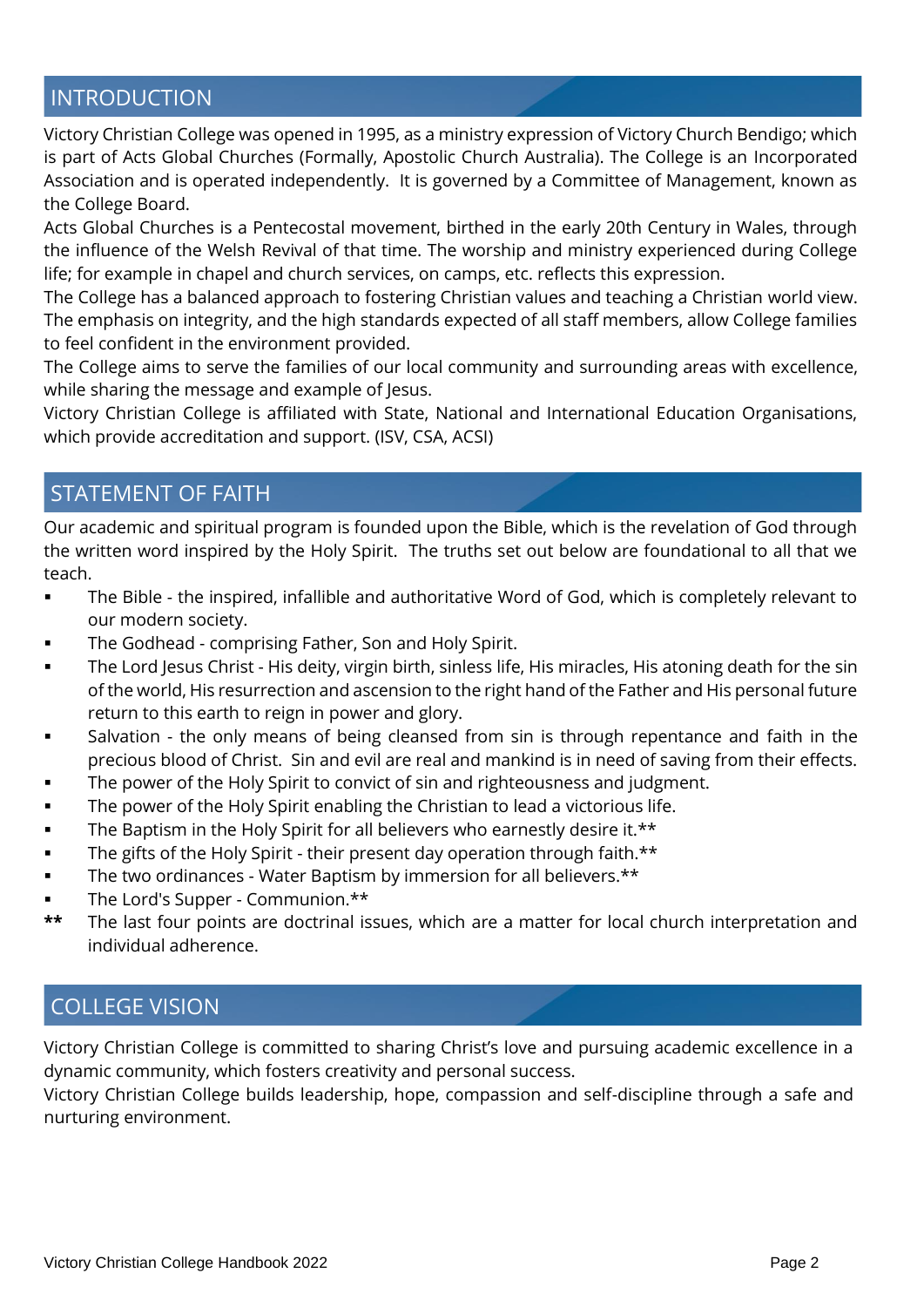# PHILOSOPHY

Victory Christian College exists to serve the Community of Bendigo and surrounding areas. The principle objective of the College is to provide, at reasonable cost, a faith based education, which builds a sense of belonging in a nurturing environment; allowing students to develop relationships, understanding and skills required for life-long learning, and an ongoing relationship with Christ.

The College will provide high quality schooling relevant to Australia and its position in the Asia/Pacific region that prepares each student to live a full and effective life. The College will develop structures and services that will, as far as is possible, enable all students, irrespective of ability, ethnicity, gender, socioeconomic circumstances or special learning needs, to participate fully in the program of the College and experience success.

This will be achieved through delivery of a broad and differentiated curriculum and diverse co-curricula program which caters for individual needs and interests.

Parental input will be encouraged by open communication and involving parents directly in the programs of the College.

# COLLEGE VALUES

VCC's Values Education Program focuses on Eight Core Values, which are explored from a Biblical perspective, with one value covered per term across a two year cycle. The College Values are: Faith, Identity, Hope Diligence, Compassion, Leadership, Respect and Excellence.

#### **Faith**

Trust in the Lord with all your heart and lean not on your own understanding. In all your ways acknowledge Him, and He shall direct your paths. Proverbs 3:5-6 NKJV

### **Identity**

Thank you for making me so wonderfully complex! Your workmanship is marvellous, how well I know it. Psalm 139:14 NLT

### **Hope**

"For I know the plans I have for you", declares the Lord, "plans to prosper you and not to harm you, to give you hope and a future". Jeremiah 29:11 N/V

### **Diligence**

But also for this very reason, giving all diligence, add to your faith virtue, to virtue knowledge, to knowledge self-control, to self-control perseverance, to perseverance godliness, to godliness brotherly kindness, and to brotherly kindness love. 2 Peter 1:5-7 NKJV

#### **Compassion**

Show mercy to others. Be kind, humble, gentle, and patient. Don't be angry with each other, but forgive each other. If you feel someone has wronged you, forgive them. Forgive others because the Lord forgave you. Colossians 3:12-13 ERV

### **Leadership**

God has shown you His grace in many different ways. So be good servants and use whatever gift He has given you in a way that will best serve each other. 1 Peter 4:10 ERV

### **Respect**

Show respect for everyone. Love Christians everywhere. Fear God and honour the government. 1 Peter 2:17 TLB

### **Excellence**

In all the work you are doing, work the best you can. Work as if you were doing it for the Lord, not the people. Colossians 3:23 EXB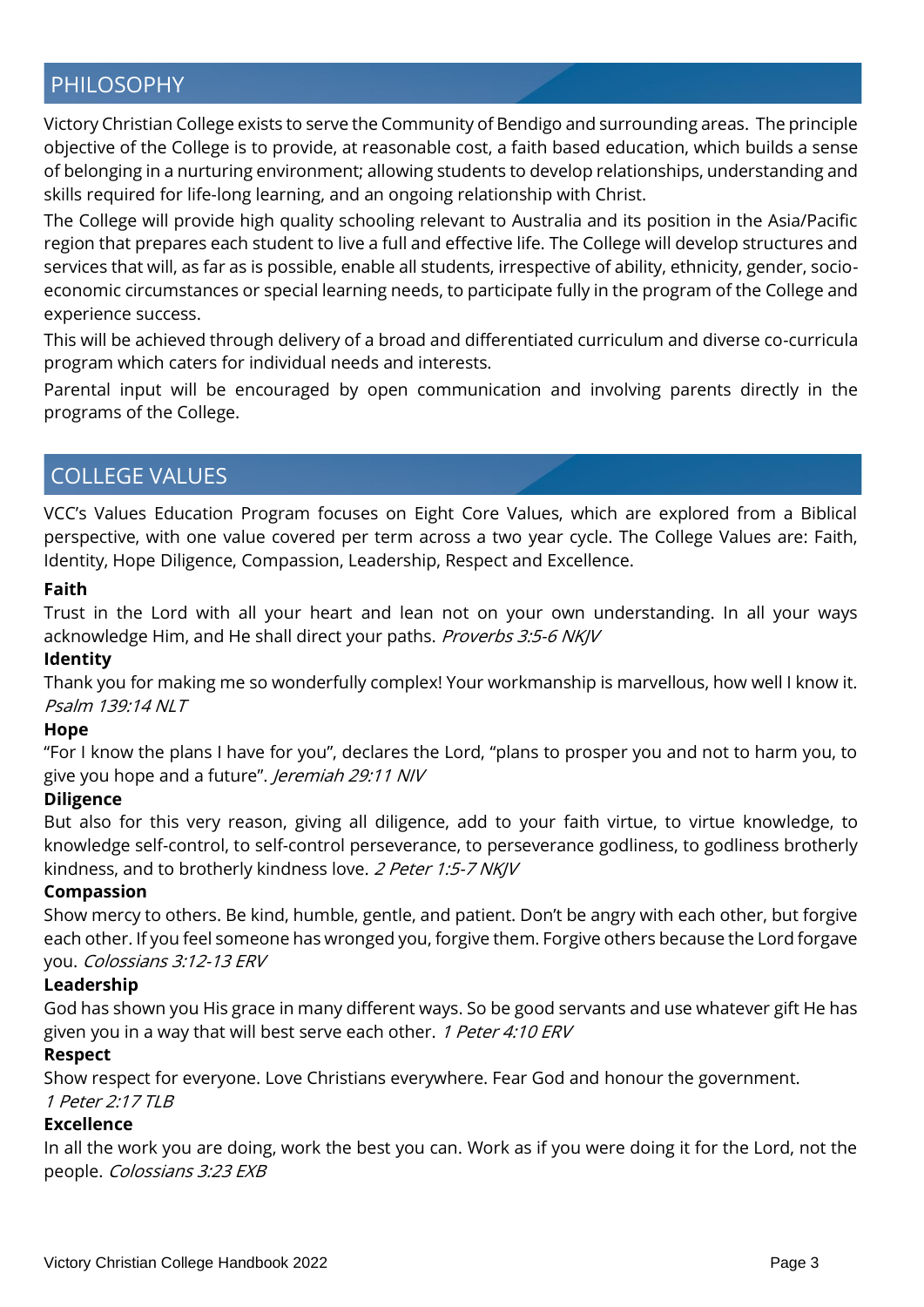# AIMS AND OBJECTIVES

### **Victory Christian College is committed to:**

- Demonstrating the love of God and teaching Biblical truths.
- **EXEDENTIFY IDEVELOPING in Students the desire to serve God and society, and the skills to exercise leadership.**
- Nurturing Christian values, standards of morality and ethics.
- Promoting excellence in all aspects of College life.
- **•** Providing a sequential and balanced curriculum that enables students to progressively develop appropriate knowledge, skills and understandings at each year level.
- **•** Offering experiences that promote a healthy lifestyle and that motivate and challenge students intellectually, physically and spiritually.
- Providing a rich learning environment that engages students and caters for their individual needs.
- Assisting students in discovering and developing their unique talents and capacities.
- Providing a secure and supportive environment where responsible relationships may be developed amongst all members of the College community.
- Developing self-disciplined young people who are optimistic, confident, articulate and resourceful.

### **The College will provide an education that promotes: Christian Missions and Service**

- Encourage each student to be sensitive and responsive to the needs of others. (Philippians 2:4).
- Help each student develop the abilities and skills needed to effectively communicate the Gospel of Christ. (Romans 1:16).
- Help each student develop a knowledge of and spiritual concern for other people and cultures, and assume the responsibility each Christian has in the area of world missions. (Matthew 28:19- 20).
- Provide opportunities for students to be involved in and support local community service initiatives and global mission projects.

### **The College will provide an education that promotes: Christian Faith and Values**

- Help each student increase in knowledge of God and accept Him as the source of knowledge and wisdom.
- Encourage each student to accept Christ as his or her personal Saviour and to continue to grow and develop in the knowledge of Christ so as to become more like Him. (Ephesians 4:13).
- Help each student understand the present ministry of the Holy Spirit, who lives in each believer, and guides each believer in the understanding and application of Biblical principles. (John 14:26; 16:13; 1Cor. 6:19)
- Help each student gain a knowledge of, appreciation for, and confidence in the Bible as the only inspired, infallible, and authoritative Word of God, and encourage each student to be consistent in personal Bible study.
- Help each student understand the significance of the local church and the necessity for regular attendance and involvement.
- Help each student identify and develop his/her unique gifts and abilities, and the importance of using them for the benefit of the entire Christian community. (1 Cor. 12:7; Ephesians 4:16).
- Help each student with the development of personal Christian convictions and values, and encourage commitment to them during times of challenges and adversity. (Ephesians 6:11-13).
- Teach Christian Values which focus on respect, integrity, honesty, trustworthiness, understanding, justice, care and compassion.

### **The College will provide an education that promotes: Intellectual Development**

Assist each student in recognising that each area of the curriculum, whether scientific, historical, mathematical, literary, or artistic, must be understood within the pattern of God's truth as revealed in the Bible.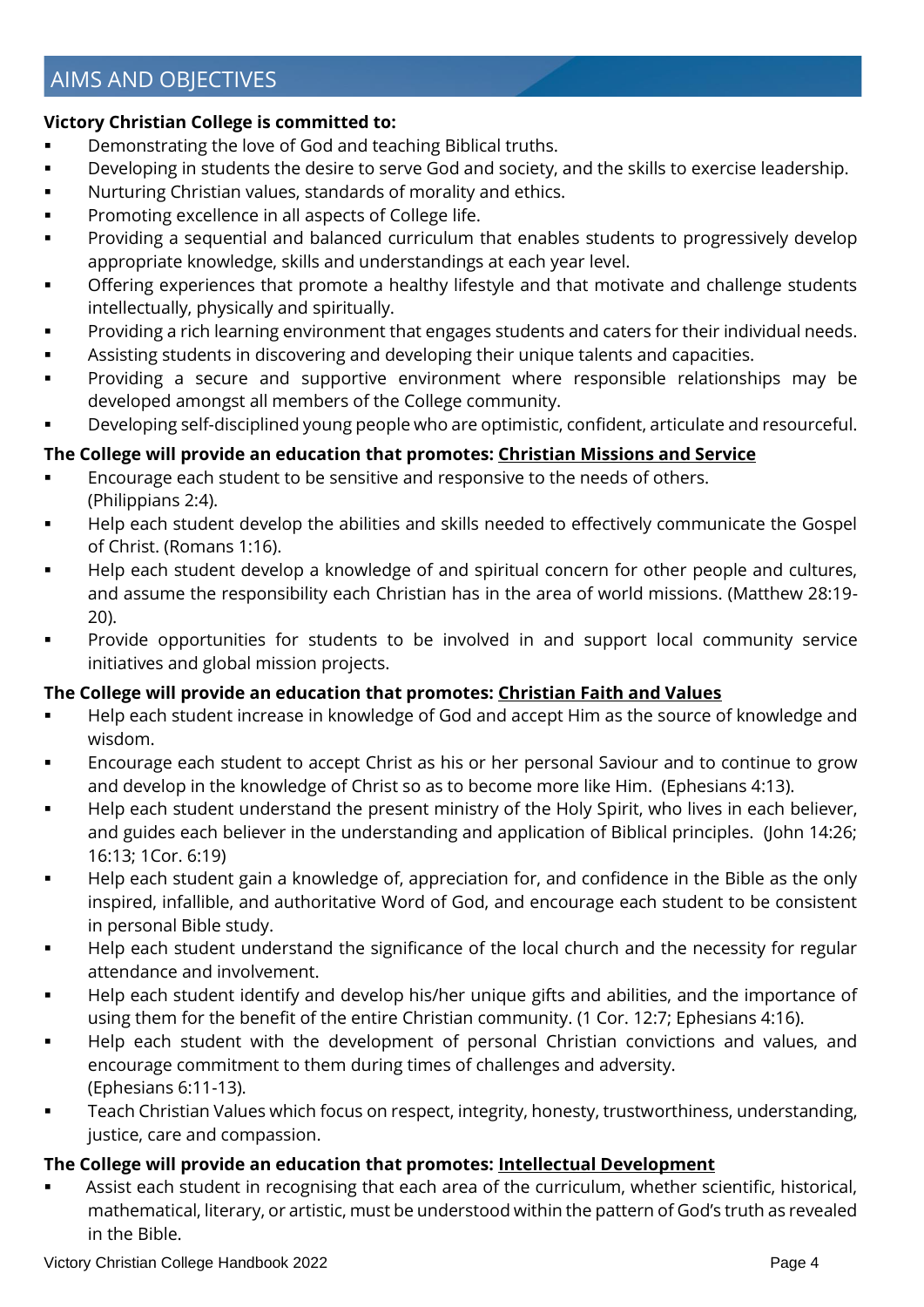- Develop students in:
	- Skills of literacy, numeracy, analysis, problem solving, information processing and computing.
	- An understanding of the role of science and technology in society, together with scientific and technological skills.
	- A knowledge and appreciation of Australia's historic and geographical context.
	- Knowledge of the geography and culture of Australia's Asian neighbours.
	- An appreciation and understanding of, and confidence to participate in the creative arts.
	- An understanding of, and concern for, balanced development of the global environment.
	- A capacity to exercise judgment in matters of morality, ethics and social justice.
- Challenge each student to strive for excellence and maximum achievement in every area of the instructional program.
- Prepare each student to pursue independent study, to reason logically, and to develop a life-long interest in learning and intellectual development.
- **•** Prepare each student with the knowledge and skills necessary for further study and occupational competence.
- Assist each student in the development of creative and critical thinking skills, using Biblical principles and criteria as the basis for evaluation.

### **The College will provide an education that promotes: Physical Development**

- Assist each student to understand that the body is the temple of God and is to be kept clean and pure and capable of responding to God's direction.
- Encourage each student to accept personal responsibility for achieving and maintaining physical fitness and practising good health habits.
- Develop in each student an awareness that a healthy physical body contributes significantly to a sound mental, spiritual and social state.
- Assist each student in recognising the dangers inherent in the use of substances harmful to both physical and spiritual well-being, and in accepting responsibility to avoid the use of such substances.
- Assist each student to develop an interest in the skills needed for life-long involvement in physical activities.

### **The College will provide an education that promotes: Social and Cultural Development**

- Encourage each student to develop Christian attitudes, accept principles of behaviour, and base decisions on the spiritual, moral, and ethical values of the Bible.
- Prepare each student to assume the responsibility and privileges of citizenship.
- **•** Teach each student the Biblical principles regarding marriage and family life and the personal commitment needed to establish and maintain Christian families.
- **EXEL Assist each student to acquire the attitudes and skills essential for effective interpersonal** relationships.
- Impart to students an understanding of their cultural heritage and national identity.
- Develop an awareness of, and respect and tolerance for, social, economic and racial differences.
- Equip students with knowledge and skills to become responsible citizens in a democratic society who understand the rule of law, equal rights for all before the law and their place in the global context.

### **The College will provide an education that promotes: Career Development**

- Equip students with the skills, knowledge, understanding and work ethic they require to be successful young people as they pursue further education and career training.
- Provide work experience opportunities and career pathways for senior students.
- **•** Provide strong transition programs that adequately prepare students for further education and training opportunities.
- Assist each student to develop respect for the dignity of labour and pride of performance.
- **EXECT** Assist in developing values, capabilities and knowledge essential to prepare young people for the future of work.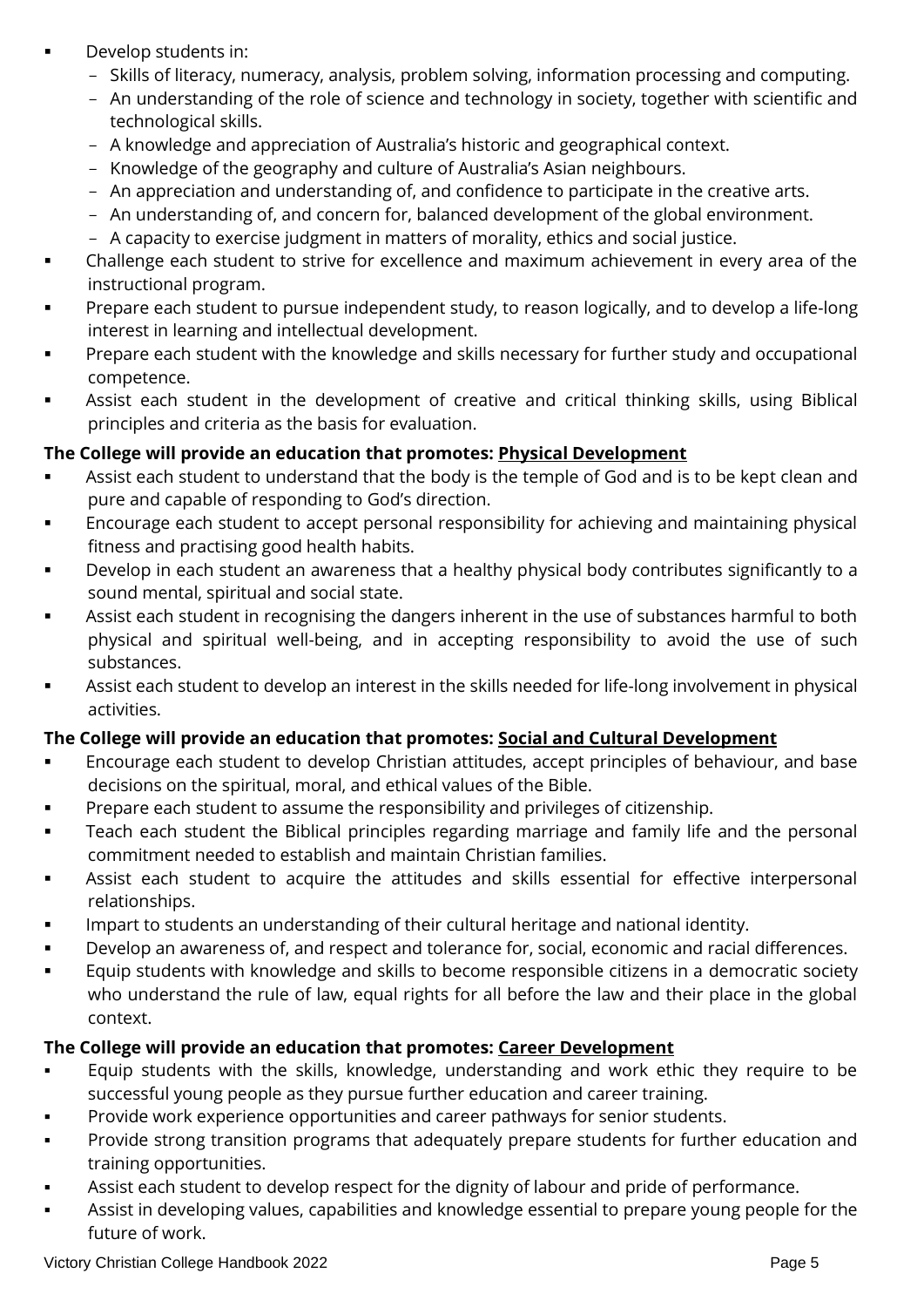# COLLEGE BOARD

### **Statement of Strategic Intent**

Victory Christian College will be governed by a caring Board, ensuring integrity, financial viability, sound policies and transparent administration, pursuing new opportunities and growth for our college community.

This will be achieved through the focus of five key areas:

- Continual development of facilities and equipment
- **•** Development and implementation of new policies and cyclic renewal or existing policies
- **•** Continued Board renewal with new membership, whilst retaining organisational memory
- **■** Development of succession planning strategy for key staff
- Continued reduction to debt to sector averages and below

### **Responsibility**

The Victory Christian College Board is responsible for the governance and policies of Victory Christian College. The Board's responsibilities are as follows:

- **Establishing and monitoring College policies**
- **•** Financial and Administrative affairs
- Broad educational direction
- Buildings and grounds
- Monitoring the performance and progress of the College.

### **Board Composition**

The Members of the Board are determined by the Rules of Association, which sets out the following positions:

- Principal of Victory Christian College
- Senior Minister Victory Church
- Representative of Acts Global Church (AGC)
- Three Eldership appointees of Victory Church
- **•** Treasurer (Appointed by Board)
- Christian Minister (Non AGC Appointed by Board)
- **■** Business Person (Appointed by Board)
- **Elected Staff Representative**
- Elected Parent Representative
- Elected Parent Representative (Not a member of Victory Church)

An Annual General Meeting (AGM) is held during Term Two each year. This meeting is open to all members of the College community. At this meeting the College Annual and Financial Reports are presented. Members of the College Community have the opportunity to become members of the College Association. This has a joining fee of \$1.00 and an annual subscription of \$2.00. Members of the Association may nominate or be nominated for the two parent positions on the VCC board.

Office Bearers of Chairman, Vice-Chair, Secretary and Treasurer are elected by Board vote at the first meeting following the AGM. Other members are seconded by the Board in the first meeting following the AGM.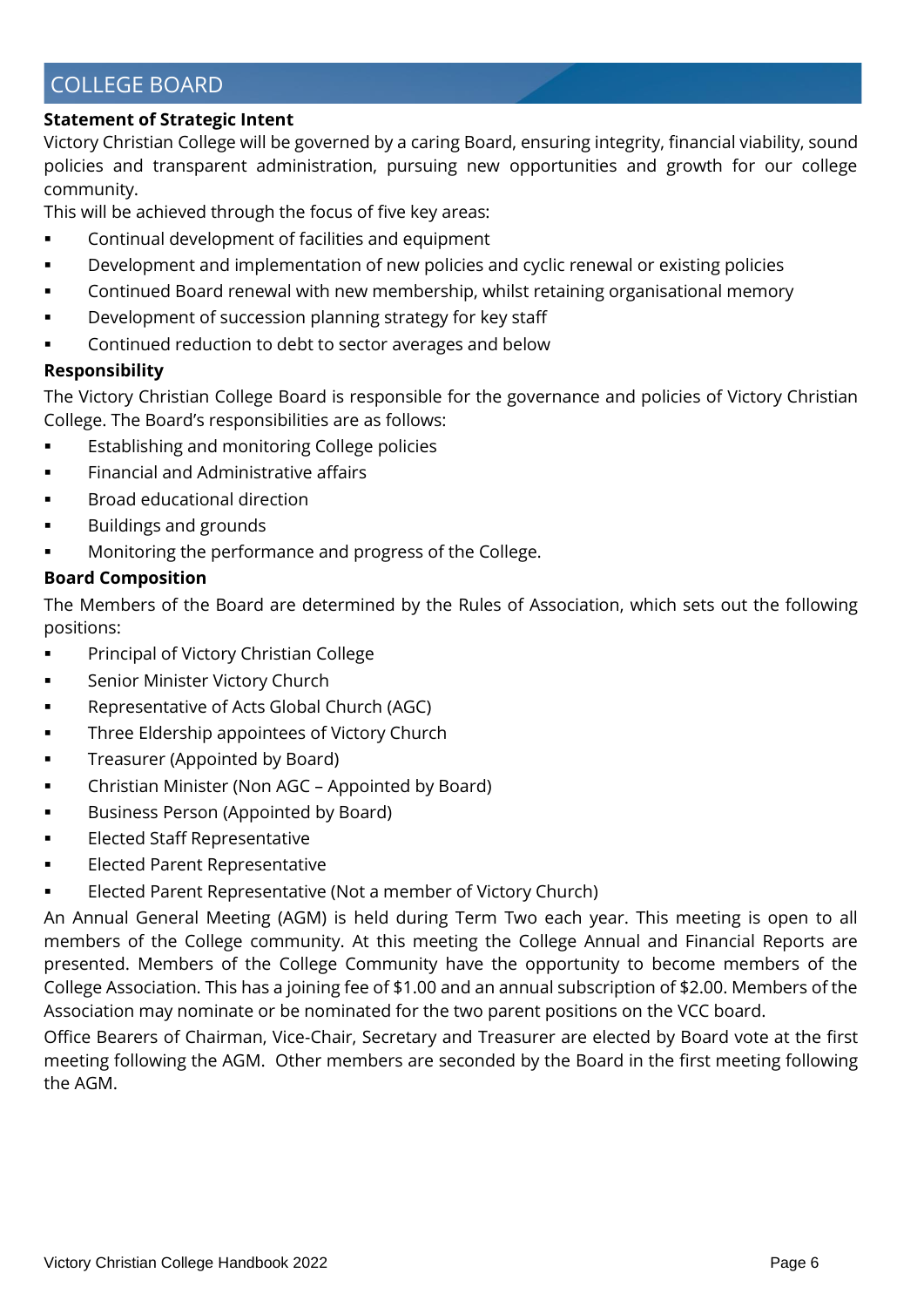#### **Absences**

- The College discourages all student absences, except for medical reasons. Research has shown that students who miss more than 10% of the school year due to absence or lateness will have difficulty keeping up and achieving their best. Information on student attendance is provided to parents in the mid-year and end of year reports.
- It is a legal requirement that the College receive an explanation from parents for all student absences. Parents are asked to telephone the College Absence Line or email the Administration Office on the morning of the absence, or send a written note addressed to the relevant teacher. Parents will be asked to provide reasons for unexplained absences. Where a long absence is expected, please notify the College so that class work can be set.
- It is requested that families do not organise holidays or out of school appointments during the major assessment periods in Terms Two and Four.

### **Bus Travel**

- Exemplary behaviour by students is expected while students travel to and from College. The College will take disciplinary action against students if their behaviour to and from College warrants it. Complaints about students travelling on buses will be investigated and action against offenders may lead to cancellation of bus tickets.
- Students using the Urban Bus Network are required to obtain a Myki Card from the VLine Station. A school 'special' bus leaves from Mitchell Street and VLine Station each morning and transports students directly to the College, and vice versa in the afternoon.
- Students travelling on the Country Bus Network are required to be registered. Application information can be obtained from the Administration Office. A number of country buses come directly onto the school site to drop off and collect students each morning and afternoon. N.B Students are expected to wear correct uniform and comply with the Uniform Policy when travelling to and from school.
- Travel Allowance If a student travels more than 4.8km to the College or the same distance to get on a free country bus, then they may be eligible for Conveyance (Travel Allowance). Please contact the office for advice on this matter.
- Students riding bicycles to school should have appropriate safety gear (helmet) and, if less than 10 years of age, should be accompanied by a responsible adult or older student. Students are permitted to ride their bikes on College grounds to and from the bicycle storage area only and must travel on designated paths.
- College Bus Service The College offers a 'no-charge' Private Bus Service for students to and from school across selected suburbs. Families using this service must apply for Conveyance (Travel Allowance) and authorise the College to retain the allowance as a contribution towards the cost of transportation of each child. This enables the College to supplement the cost of the Private Bus Service without any additional fees to families. Students traveling by College Bus will be expected to sign a Code of Conduct. This will be distributed to parents via Operoo.

#### **Canteen**

- The College has two canteens which operate each day. Both canteens are open over recess and lunch. The Glenavon canteen is also open before and after school for drinks and snacks.
- Lunch orders are managed via the online Flexischools app. Parents can register as a user, place orders and make payments. All lunch orders must be submitted by 9.15am each morning.
- Primary lunches are delivered to classrooms. Secondary students collect orders from the canteen.
- If a child leaves lunch at home, an attempt will be made to contact parents. If unsuccessful, staff will provide the child with a sandwich. Parents will be notified.
- Take home meals for families are available each Thursday. Menu options and ordering details are included in the College Newsletter.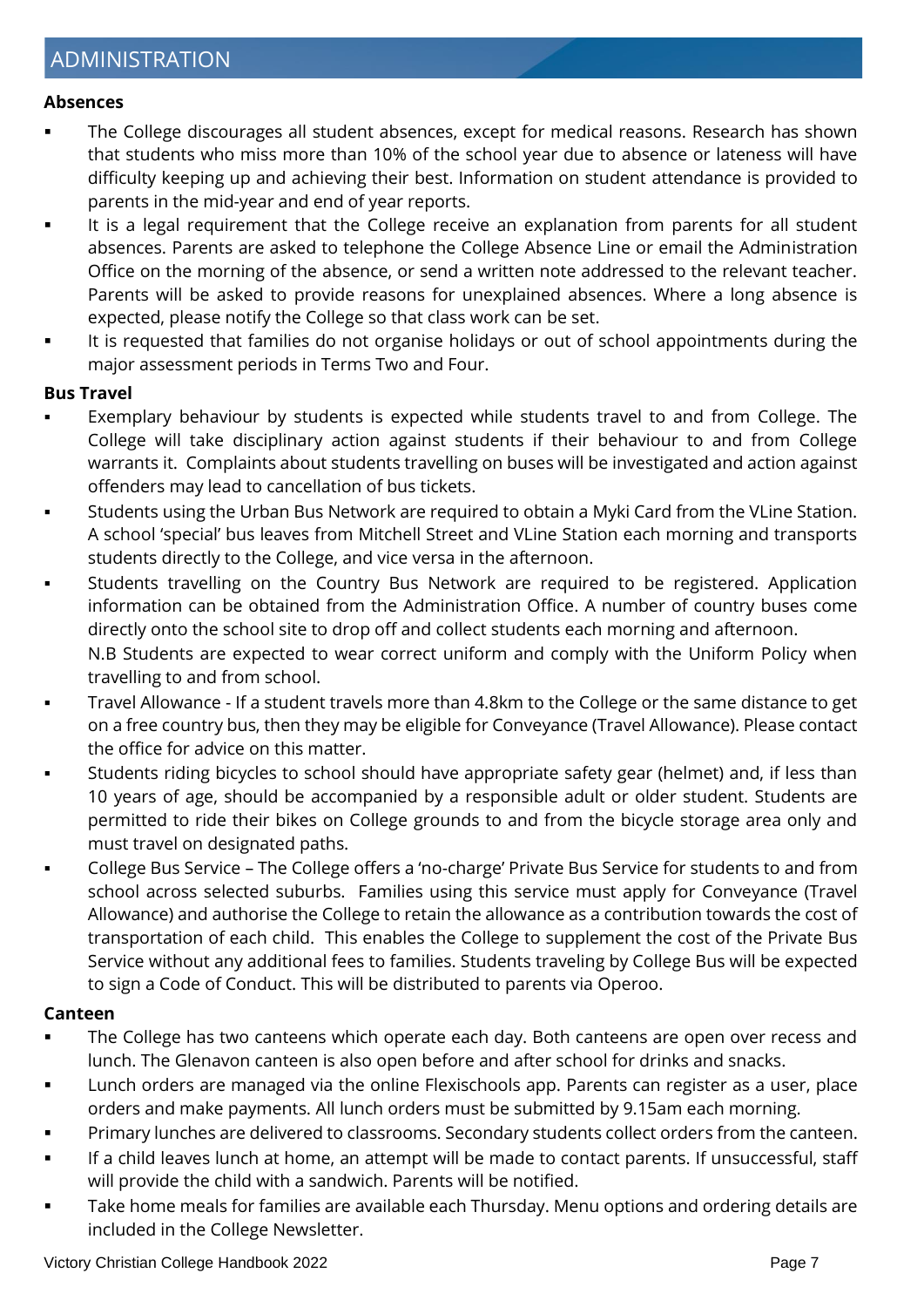### **Communication Processes**

- The College makes every endeavour to ensure high levels of communication with parents. Parents are encouraged to communicate with the College, via email or by direct contact through the Administration Office.
- **■** Both Primary and Secondary College Assemblies are held each Monday morning. Administrative matters pertaining to the week will be presented, as well as student awards and acknowledgements. Parents are most welcome to attend.
- "News of Victory" is published weekly and is distributed via email link to the College Website. Please ensure that you read the Newsletter, as it is our major form of regular communication with parents.
- The Student Diary is an important means of communication between teachers and parents for upper Primary and Secondary students. Students bring diaries to every class. Parents are asked to look over their child's diary each week and sign it. Homeroom teachers will do the same. Items recorded in the diary include homework tasks, assignments, lateness to school or class, teacher and parent comments, important College events and dates, etc.
- Secondary Home Room Teachers email parents each week with details of homework requirements and upcoming events. Primary Teachers email parents periodically with details of upcoming events and homework routines etc.

### **Complaints Management and Procedures**

- The College has a strong commitment to provide positive, clear, appropriate, successful and Biblical processes for resolving grievances and complaints between students and staff, and parents/carers and staff. These processes aim to assist the development of strong and enduring relationships, release anxiety, support sound pastoral care principles, and endeavour to provide students with an enhanced learning environment.
- A copy of the Complaints Procedure Policy is available on the College Website.

### **Digital Technologies**

- The College has in place a one-to-one BYOD (Bring your own device) iPad program from Year Three to Year Twelve, shared iPads for Prep to Year Two, as well as student access to desktop and laptop computers. VCE Students have the option of BYOD laptops.
- Secondary students use digital textbooks and resources, which are accessed through their iPads.
- It is essential that students with their own iPads, bring them to school fully charged every day. The College does not accept any responsibility for the loss or damage of iPads.
- Students in Years Three to Twelve and their parents are required to sign an annual ICT and Internet Acceptable Use Policy. The College has implemented a Learning Management System, CANVAS, through which students can access curriculum, submit assessment, and receive ongoing feedback about their learning.

### **Departure During College Hours**

If a child has an appointment during school hours, the child should be signed out and back in at the Administration Office by a parent or guardian at the time of the student's departure and subsequent return. No student is permitted to leave the College grounds without authorised permission. Parents are asked that where possible, to please make routine medical appointments outside school hours, to minimise disruption for students during the school day.

### **Lost Property**

Lost property can be kept to a minimum by sewing a name label on each item of uniform. Lost items are placed into "Lost Property". This is stored in a cabinet at the Administration Office. Unclaimed items remaining in Lost Property for more than one term will be donated.

### **Publicity**

During the many activities that are a part of our curriculum, students are often photographed. These photographs may be used for publicity purposes in advertising the College programs, preparing College displays or to provide student recognition. Permission through Operoo is sought from parents annually to use photographs for publicity purposes.

Victory Christian College Handbook 2022 **Page 8** Page 8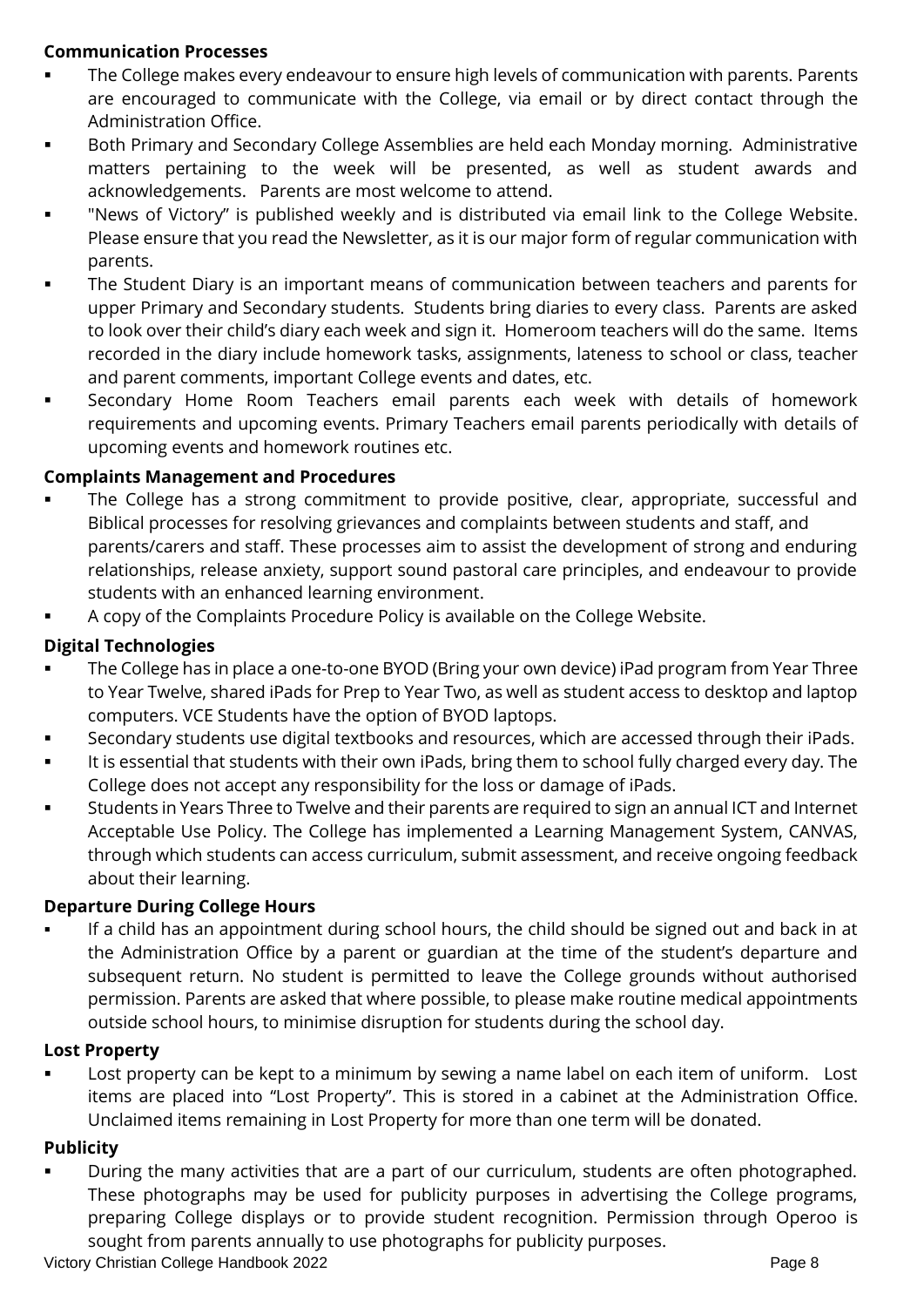### **Student Printing Services**

### **Papercut**

PaperCut is a software printing solution which gives students wireless access to the photocopiers. Students will be given a 6 digit pin and a proximity card that will allow them to log into the photocopiers. Students can send documents from iPads, laptops or school computers where the job will wait in a virtual queue. To release the print job students can either; enter their pin number or tap the photocopier with their proximity card and the document will be printed.

Students can log into PaperCut (instructions below) to check their balance, recent transactions, job history and top-up their credit.

### ▪ **Lost Pin or Proximity Card**

If a student has forgotten their 6 digit pin they must see their homeroom teacher.

For students who have lost their PaperCut Proximity Card they must go to the Administration Office so the card can be deactivated. This will ensure that any print credits on the account cannot be used by anyone who finds the card.

If the card is found after being deactivated the student can simply re-authenticate the proximity card to their account by tapping the card on the printer and entering their login details.

### **Topping up Print Credits**

All new students will receive a \$35 credit when they are first enrolled. Once this amount has been used, students/parents can add print credits to a student account, making a payment at the Administration Office via cash or card.

### **Printing Costs:**

A4 Black - 8c A4 Colour - 15c A3 Black - 20c A3 Colour – 50c (135 gsm high gloss paper)

### **Timetable**

The College operates a seven period per day timetable on a fortnightly rotation.

| Music:        | 8.50am                             |                                    |
|---------------|------------------------------------|------------------------------------|
| Homeroom:     | $8.50$ am – $9.05$ am              |                                    |
| Period One:   | $9.05$ am – $9.50$ am              |                                    |
| Period Two:   | $9.50$ am – 10.35am                |                                    |
| Period Three: | 10.35am - 11.20am                  |                                    |
| Recess:       | 11.20am - 11.40am                  |                                    |
| Period Four:  | $11.40$ am – 12.25pm               |                                    |
| Period Five:  | $12.25 \text{pm} - 1.10 \text{pm}$ |                                    |
| Lunch:        | $1.10pm - 1.50pm$                  |                                    |
| Period Six:   | $1.50pm - 2.35pm$                  | Prep to Year Four: 1.50pm – 2.30pm |
| Period Seven: | $2.35$ pm – 3.20pm                 | Prep to Year Four: 2.30pm - 3.10pm |
| Dismissal:    | Year Five to Twelve - 3.20pm       | Prep to Year Four - 3.10pm         |

### **Transition Program**

- New Prep students participate in a getting ready for school session in Term Three and a four-day orientation program throughout Term Four. Parents are invited to information sessions about the Prep program.
- **Grade Six to Year Seven transition includes an Immersion Program with opportunities to try-out** Year Seven Subjects, a two-day Orientation Program, and an Information Evening for parents and students. Grade Six students have a special graduation ceremony and dinner at the end of the year, and their transition culminates in a Year Seven orientation experience in February.
- Year Eight to Twelve students receive comprehensive careers counselling to assist with Pathways and VCE subject selection, university courses and VET training, and Year Ten students participate in Work Experience.
- Early Commencement Program: This program follows the Secondary Exam Period in Terms Two and Four. At the end of Term Two, secondary students commence work on the following Semester's curriculum, and at the end of Term Four, the Program is known as Flying start, where students in Years Seven to Eleven step up to their next year level.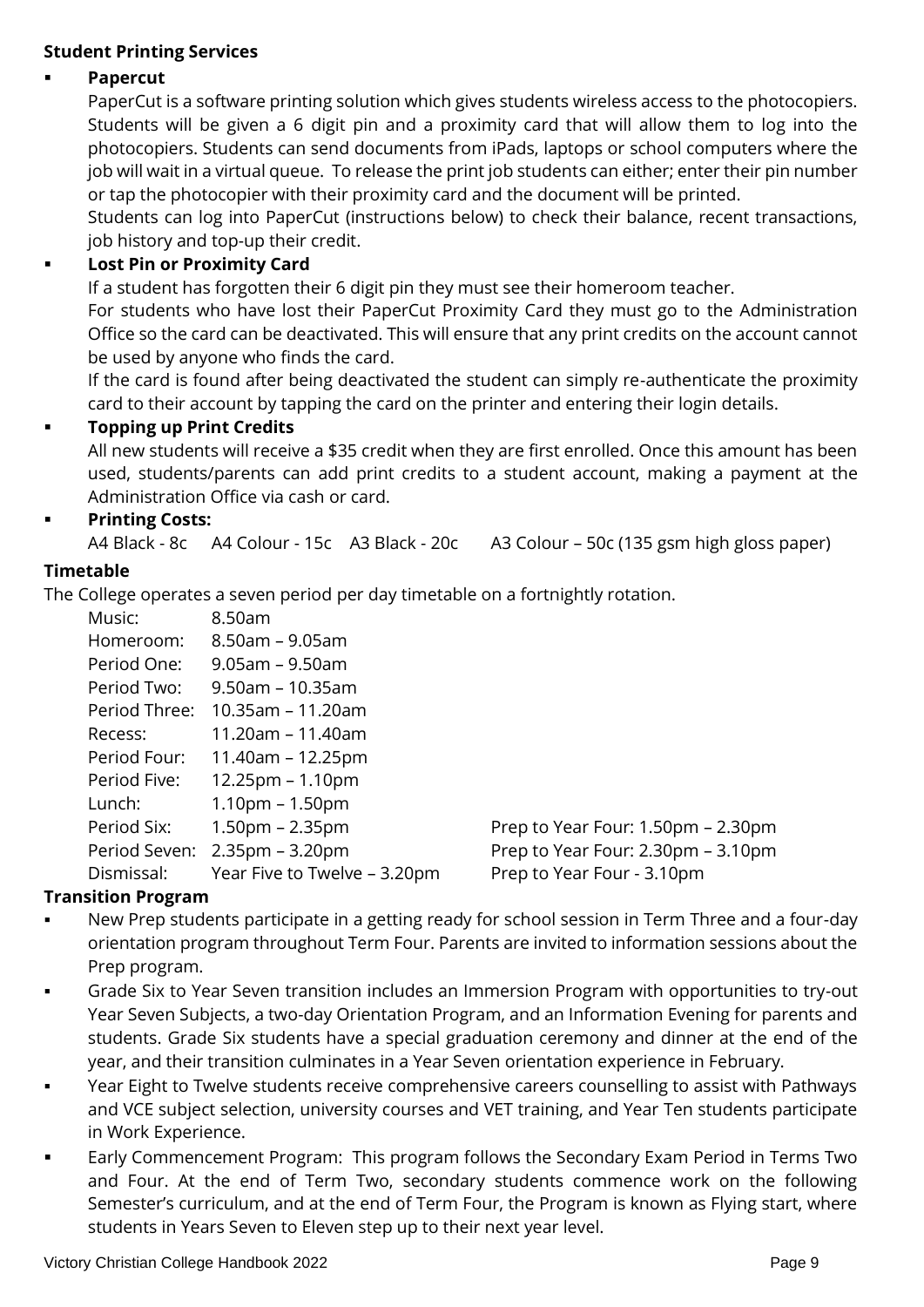### **Primary Weekly Awards**

Student of the Week. Given to students during weekly assemblies, for outward demonstration of the College's values.

### **Secondary Weekly Awards**

Diary Stamps. Given during class time for effort and completion of work. Once students accrue seven stamps, they are eligible to go to Strath Village for lunch on a Friday. Students are transported there and back by bus.

### **Term Awards Assemblies**

- Certificates are presented across the college for Endeavour and Citizenship, along with citations about award recipients.
- Awards are also presented to the highest achieving students each Term in Core and Pathway subjects.

### **End of Year Celebration Evening**

This event celebrates the achievements of all students throughout the year.

- **EXECT All Primary** students are presented with a special certificate acknowledging their completion of the year.
- **Grade Six Awards** are presented to students for achievements in English, Maths, Science, Humanities, Bible, Citizenship, Excellence and Sportsmanship.
- **Secondary Academic and Dux Awards** are presented for high achievement across all subject areas in each year level.
- Secondary Subject Awards are presented for high achievement in individual subject areas.
- **Citizenship Awards** are presented for demonstration of excellence in character and care for others.
- **Community Awards:** ADF Long Tan Award, Caltex All Rounder Award, La Trobe University Infinity and Business Excellence Awards.

Many of the awards presented during Celebration Evening are sponsored by local businesses and organisations and attract a monetary prize or voucher.

### **Student Leadership**

Developing young leaders is an important part of the ethos at Victory. Students are provided with many opportunities to build leadership skills in both Primary and Secondary areas. There is an active Student Representative Council, Primary and Secondary House Captains, Student Chaplains, School Captains, and Senior School Prefects.

Students are given a range of leadership opportunities from representing the College at major community events, to leading weekly assemblies or speaking at our church and chapel services.

Student leaders meet regularly as a team, and participate in nationally recognized leadership development programs. Senior students have the opportunity to attain the Duke of Edinburgh Award.

### **College House System**

- Students are allotted to "Houses", in families, for point scoring across a variety of activities. The Victory Houses bear the names of the Apostolic Church pioneers of the early 1900's and are named Hewitt, Rowe and McCabe. Primary and Secondary House Captains are elected by the student body (and ratified by staff) to provide leadership to their Houses throughout the year and assist with the organisation of House activities.
- Points are accrued throughout the year and the winning House is presented with a shield (Primary and Secondary) at the annual Celebration Evening.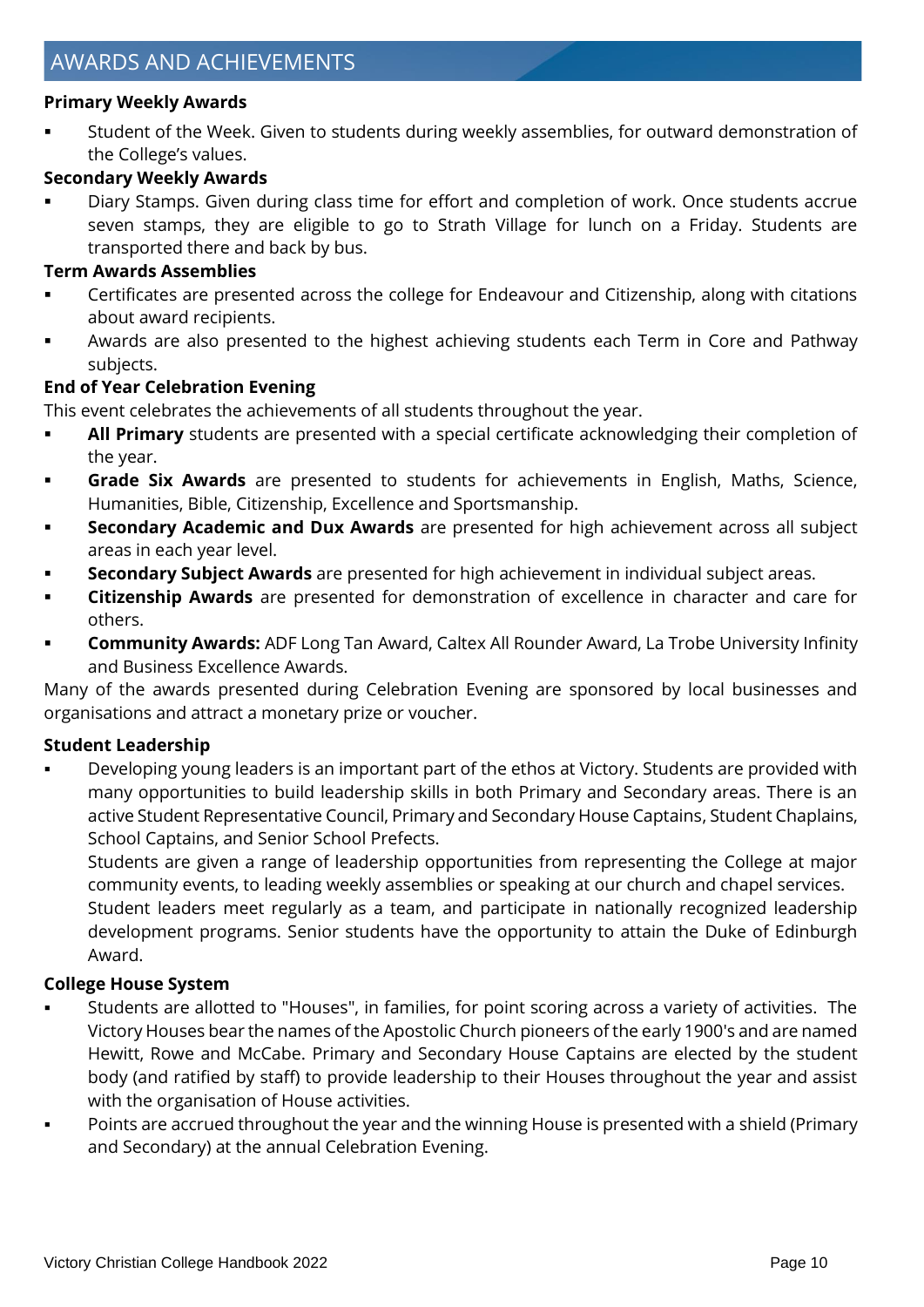# CURRICULUM

At Victory Christian College we strive to provide an engaging, relevant and God-focused curriculum which is guided by the Australian Curriculum Standards and VCE Study Designs, and differentiated to meet individual student needs and interests. The information below details the curriculum areas at the different stages of schooling across the College.

### **Primary Curriculum**

| Core         | Core                                   | <b>Specialist Subjects</b> |
|--------------|----------------------------------------|----------------------------|
| English      | Library                                | <b>Physical Education</b>  |
| Mathematics  | Devotions / Values Education           | Art and Design             |
| Science      | Chapel                                 | Music                      |
| Humanities   | Camps and Excursions                   | Chinese                    |
| <b>Bible</b> | Developmental Curriculum - Prep to Two | Performing Arts            |
| P.E.         | <b>College Sports Days</b>             | STEAM - Year Five/Six      |

#### **Year Seven and Eight Curriculum**

| Core                          | Core                        | <b>Pathway Subjects</b>     |
|-------------------------------|-----------------------------|-----------------------------|
| Homeroom                      | Art and Design              | Performing Arts - Drama     |
| English                       | Digital Literacy            | Performing Arts - Dance     |
| <b>Mathematics</b>            | Food Technology             | Performing Arts - Music     |
| Science                       | Personal Development        | Master Chef                 |
| <b>Humanities</b>             | Materials and Systems       | <b>Advanced Visual Arts</b> |
| Health                        | French                      | Product Design Technology   |
| <b>Physical Education</b>     | <b>Academic Writing</b>     | <b>Trade Construction</b>   |
| <b>Bible</b>                  | Inquiry                     | Robotics                    |
| Chapel                        | <b>Pathway Subjects</b>     | <b>Add Venture</b>          |
| Devotions, Values Education   | Fibre and Fashion           | <b>Advanced PE</b>          |
| <b>Camps &amp; Excursions</b> | VRT (Victory Racing Team)   | Media                       |
| <b>College Sports Days</b>    | Cad - Computer Aided Design | Advanced Visual Design      |

### **Year Nine and Ten Curriculum**

| Core                         | <b>Pathway Subjects</b>             | <b>Pathway Subjects</b>        |
|------------------------------|-------------------------------------|--------------------------------|
| Homeroom                     | <b>SCIENCE</b>                      | <b>THE ARTS</b>                |
| <b>Bible</b>                 | <b>General Science</b>              | Fibre and Fashion              |
| Chapel                       | <b>Brain Works</b>                  | Perf. Arts - Music             |
| Devotions, Values Education  | Forensics                           | Perf. Arts - Dance & Drama     |
| Physical Education           | Biochem. Medicine and Disease       | Still Image - Photography      |
| <b>Camps and Excursions</b>  | <b>Engineering and Construction</b> | Moving Image - Film & Animat'n |
| <b>College Sports Days</b>   | <b>Environmental Studies</b>        | Painting                       |
| <b>Pathway Subjects</b>      | Eruptions, Destructions and Ruin    | 3D Arts - Sculpture            |
| <b>ENGLISH</b>               | Make It or Break It                 | <b>Create Print Publish</b>    |
| English - Compulsory         | Pre-VCE Biology                     | Drawing for Illustration       |
| Philosophy                   | Pre-VCE Chemistry                   | Pre VCE Art and Design         |
| Moments in Time              | Aerospace (Pre-VCE Physics)         | <b>TECHNOLOGY</b>              |
| LOL - The language of Love   | Pre-VCE Psychology                  | <b>Advanced Manufacturing</b>  |
| <b>MATHEMATICS</b>           | <b>HUMANITITES</b>                  | <b>Future Net</b>              |
| <b>Advanced Mathematics</b>  | <b>General Humanities</b>           | Marketing, Design, Dollars     |
| <b>General Mathematics</b>   | Hands on Humanities                 | Game Design                    |
| <b>Essential Mathematics</b> | <b>Money Matters</b>                | <b>Global Foods</b>            |
| <b>CHRISTIAN MINISTRY</b>    | <b>Cold War and Heated Battles</b>  | Fibre and Fashion              |
| <b>SALT</b>                  | Terror Technology and Today         | Food Mind Body                 |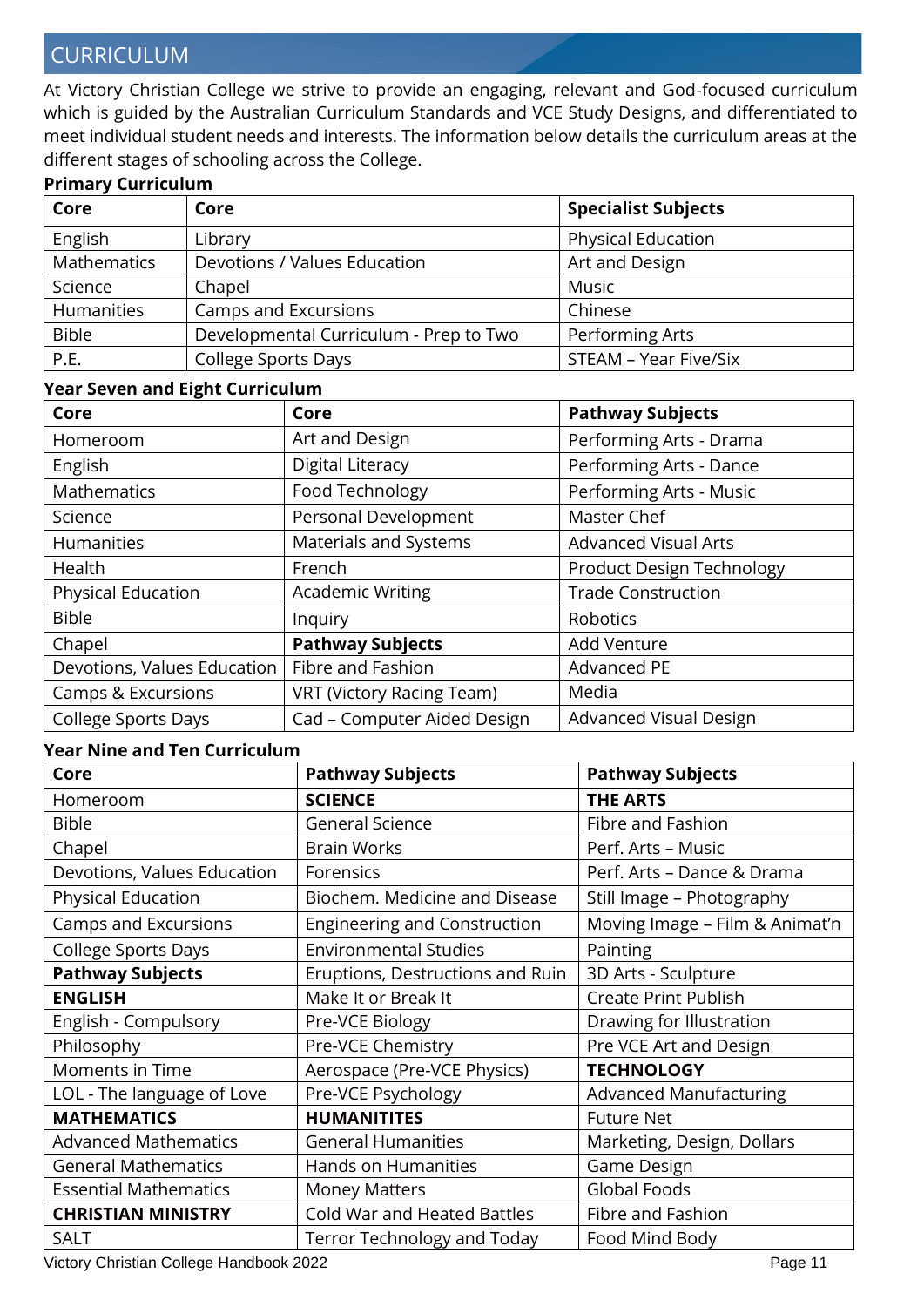| <b>VET Christian Ministry</b>      | Wild West Down Under | Inhabit              |
|------------------------------------|----------------------|----------------------|
| <b>HEALTH AND P.E.</b>             | World War II         | <b>Trade Tasters</b> |
| <b>Advanced Physical Education</b> | Pre-VCE Accounting   |                      |
| Duke of Edinburgh Award            |                      |                      |
| Health and Wellbeing               |                      |                      |
| Life Health and Fitness            |                      |                      |
| <b>Outdoor Education</b>           |                      |                      |
| <b>Sport Medicine</b>              |                      |                      |
| Survivor                           |                      |                      |

### **VCE Curriculum**

| <b>VCE Subjects</b>                                            | <b>VCE Subjects</b>           | <b>VET Subjects</b>                  |
|----------------------------------------------------------------|-------------------------------|--------------------------------------|
| Accounting                                                     | <b>General Mathematics</b>    | <b>VET Automotive</b>                |
| <b>Biology</b>                                                 | <b>Mathematics Methods</b>    | <b>VET Building and Construction</b> |
| <b>Business Management</b>                                     | <b>Specialist Mathematics</b> | VET Integrated Tech                  |
| Chemistry                                                      | Media                         | <b>VET Equine Studies</b>            |
| <b>Applied Computing</b>                                       | Music Composition & Styles    | <b>VET Engineering</b>               |
| <b>Theatre Studies</b>                                         | Music Performance             | <b>VET Hospitality</b>               |
| English                                                        | <b>Outdoor Education</b>      | <b>VET Agriculture</b>               |
| <b>Food Studies</b>                                            | Physical Education            | <b>VET Horticulture</b>              |
| French                                                         | Physics                       | <b>VET Allied Health</b>             |
| Economics                                                      | Psychology                    | <b>VET Christian Ministry</b>        |
| Health & Human Develop't                                       | Sociology                     | <b>VET Animal Studies</b>            |
| History - 20 <sup>th</sup> Century History                     | Studio Arts                   | VET Conservation & Land Mmt          |
| History - Revolutions                                          | Visual Communication & Design | VET Make Up                          |
| Legal Studies                                                  | English Literature            | <b>VET Plumbing</b>                  |
| <b>Classical Studies</b>                                       | Product Design Technology     | <b>VET Salon Assistant</b>           |
| Chinese - Mandarin                                             | <b>Systems Engineering</b>    | <b>VET Retail Cosmetics</b>          |
| English Language                                               | <b>Environmental Science</b>  | <b>VET Sport and Recreation</b>      |
| <b>School Based Apprenticeships and Traineeships available</b> |                               |                                      |

#### **Extra Curricula Programs**

- Student Leadership Program
- Interschool Sporting Competitions (School Sport Victoria)
- **■** Instrumental Music Tuition
- Music Ensembles, Chapel Bands, Choirs, School Production
- After School Tutoring
- Art and Music Camps
- Overseas Study Tours / Missions Trips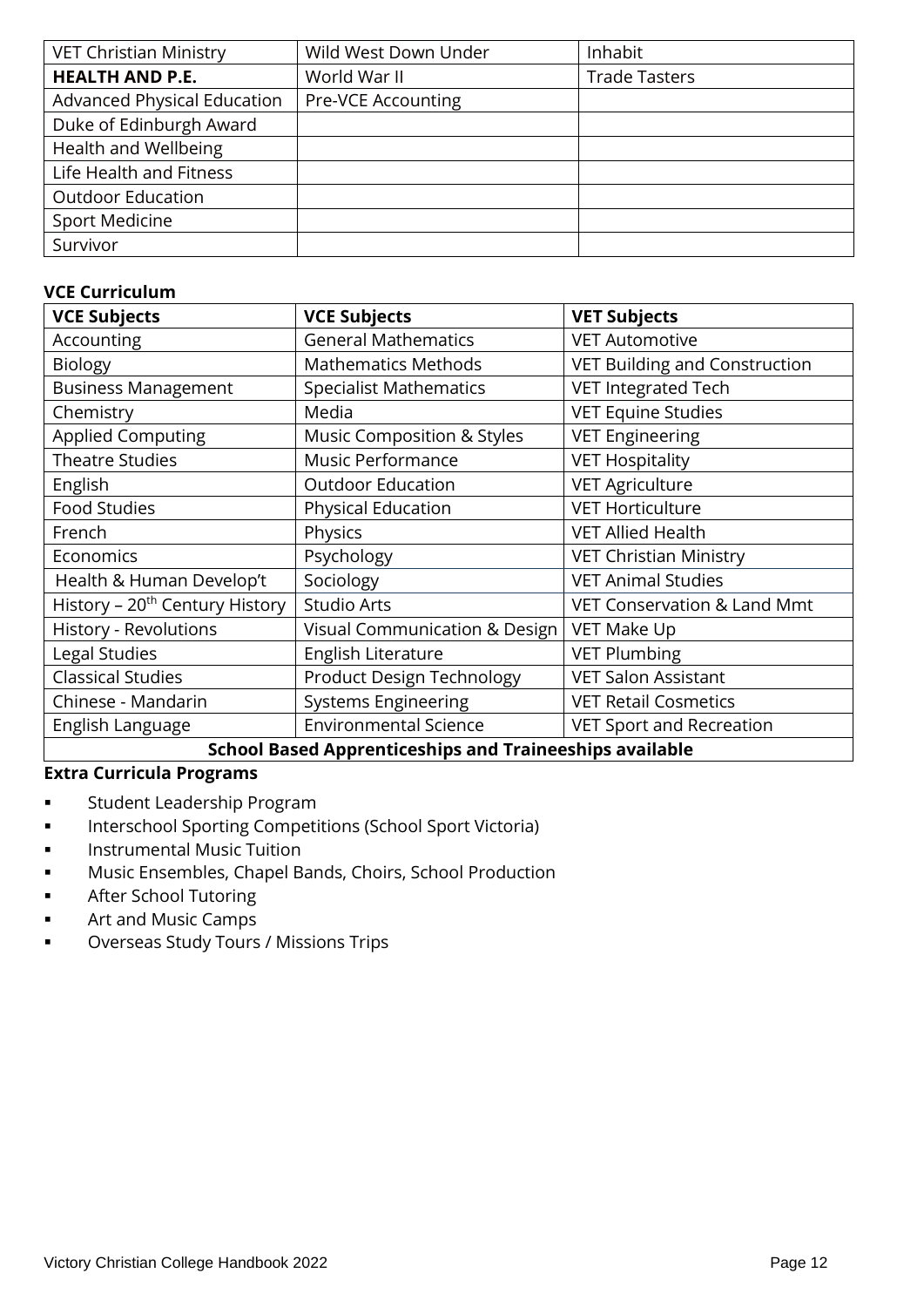# MEDICAL INFORMATION

#### **Ambulance Cover**

The College has a duty of care to all children, staff, and volunteers whilst at the College. In cases of medical emergency, staff will contact an ambulance in the first instance, before contacting parents or emergency contacts listed for the child, staff or volunteer. All costs associated with an ambulance transporting a child, staff member or volunteer are the responsibility of that person's family. The College recommends any family who does not have membership with Ambulance Victoria carefully consider joining. For more information ph:1800 648 484.

#### **Asthma Plans**

Students who suffer from asthma will require both an annual written asthma plan filled out by their doctor in consultation with their parents and an individual Asthma Risk Minimisation Plan, written in consultation with relevant First Aid/Administration Staff. It is the Parents responsibility to upload the Asthma Plan to "Operoo" electronic medical form, which will be attached to the student's records at the College for access in an emergency. The asthma plan should include medication taken on a regular basis, medication taken for an asthma attack, emergency telephone contact number and doctor's phone number. Where a student suffers from a severe asthma attack, the College will administer relieving medication according to Asthma Victoria's guidelines and call an ambulance. For general asthma management students should carry their own reliever medication and be aware of how to use it.

#### **Anaphylaxis Plans**

Students who suffer from anaphylaxis will require an annual written Anaphylaxis Action Plan, which outlines their allergy status and required responses to an allergic reaction, signed by their doctor along with written consent to use an Adrenaline Autoinjector eg EpiPen, in line with the action plan. It is the Parents responsibility to upload the plan to "Operoo" electronic medical form, which will be attached to the student's records at the College and made visible for staff in case of an emergency. It is also the Parents responsibility to provide a coloured hard copy of the anaphylaxis plan along with the Adrenaline Autoinjector to be kept onsite at the College. The College will also provide ongoing training to staff in the management of anaphylaxis. Where a student suffers from a severe allergic reaction, the College will administer relieving medication (Adrenaline Autoinjector) according to the child's Anaphylaxis Action Plan and call an ambulance.

### **First Aid**

When children are feeling unwell or are injured, they will be sent to sick bay for treatment. If necessary, parents will be contacted to collect them. (Children should not contact parents themselves to be collected). **Please do not send sick children to the College.** Many illnesses are infectious and the College does not have the facilities or staff to care for sick children. In the case of an injury, a first aid trained staff member will assess the injury, and parents will be contacted if medical treatment is required. An ambulance will be called if a child sustains a serious injury. (Please refer to the Ambulance information).

#### **Immunisations**

The College participates in the Council run school immunisation program for the Year 7 students, which occurs during the school year. Parents will receive a Consent Card which needs to be returned to the School even if you do not Consent to your child receiving the immunisations. Parents will be advised about the dates of the immunisations through the weekly newsletter.

#### **Medication**

All medication brought to the College must be handed into the College Office with written instructions for administering the medication. The only exception to this policy is for students who are required to carry medication with them at all times. If your child must carry medication with them, please advise the College in writing.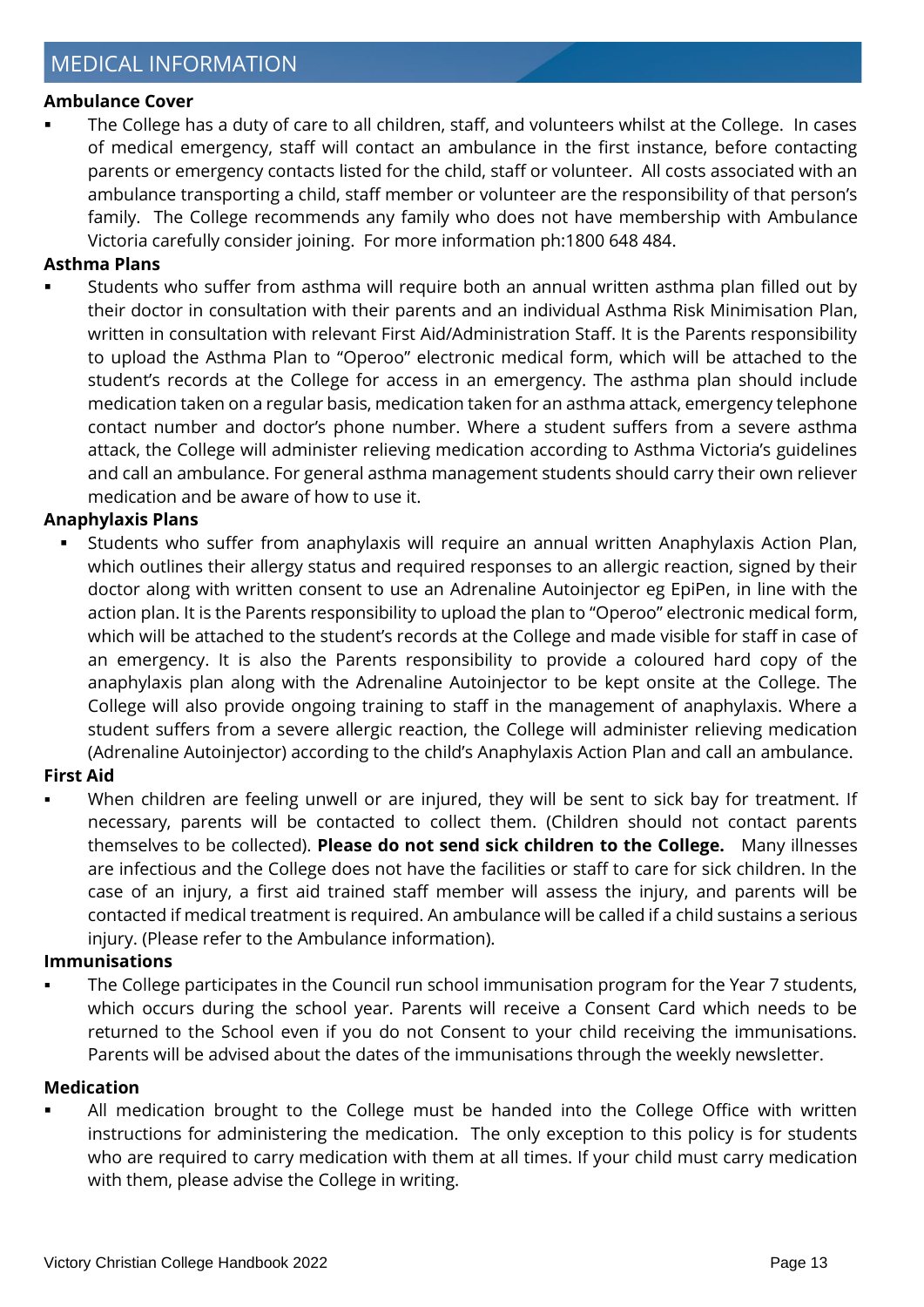### **Operoo - Confidential Medical Information**

- Operoo is a secure parent controlled electronic medical form, which provides parents with the opportunity to update medical information promptly and accurately and ensuring relevant staff have instant access.
- The system reduces the burden on parents to fill out the same information on multiple forms throughout the year.
- When setting up a student profile, the Administrator/Organisation is in control regarding which parent receives an initial request to complete a Medical Form (Care Profile). This parent is known as the **Profile Owner**. A **Second User** can also be added as a **'notification only'** user by the Administrator/Organisation.
- This **Second User** will receive email notifications but will not be able to edit the Care Profile or respond to eForms **unless** the Profile Owner gives the **Second User**: 'View and Modify access'. Instructions on how the **Profile Owner** can do this is contained in the following article[; How Does](https://desk.zoho.com/portal/caremonkey/kb/articles/how-does-a-user-share-a-profile-with-a-second-parent-or-carer)  [a User Share a Profile with a Second Parent or Carer](https://desk.zoho.com/portal/caremonkey/kb/articles/how-does-a-user-share-a-profile-with-a-second-parent-or-carer)*.*
- In the case of a dispute, the Administrator/Organiser is unable to change the **Profile Owner** without consent from **both** the **Profile Owner** and the **Second User.**

# COLLEGE POLICIES

# ASSESSMENT AND REPORTING POLICY

The Assessment and Reporting Practices at Victory Christian College comply with the Commonwealth reporting requirements.

- Secondary Interim Reports: End of Term One and Three Provide an indicator of progress for the Term, with follow up interviews if required
- **EXECT:** Semester Reports End of Term Two and Four These reports are more formal with letter grades and extended comments. Year Twelve students do not receive a Semester Two report as they receive official transcript of results from VCAA. (See grading details below)
- Continuous assessment records are accessible through CANVAS for Year Five to Twelve students. Digital assessment folios are distributed at the end of each term for Prep to Year Four students through the SeeSaw App.
- Regular assessment and evaluation is used at Victory to monitor each student's progress. If student results indicate they are having significant problems in any area, it is expected that appropriate measures will be taken to modify the program or to implement strategies, which improve performance for e.g. development of an Individual Learning Plan. Parents will also be advised if required assessment tasks are not being submitted. A collaborative approach to rectify this issue will ensure mid-year and end-of-year results are not significantly impacted.
- Evaluation is not seen as an end in itself, but rather as a tool to facilitate learning. Students should receive constant feedback on their progress and have opportunities to discuss the improvements that they need to make. The aim is that every student will achieve steady progress and experience success.
- Students in Years 3, 5, 7 & 9 participate in the annual NAPLAN tests set by ACARA.

Report Gradings are as follows:

- **Years Prep to Ten**
	- **A** Achieving twelve to eighteen months above the expected standard
	- **B** Achieving six to twelve months above the expected standard
	- **C** Achieving at the expected standard
	- **D** Achieving up to six months below the expected standard
	- **E** Achieving more than six months below the expected standard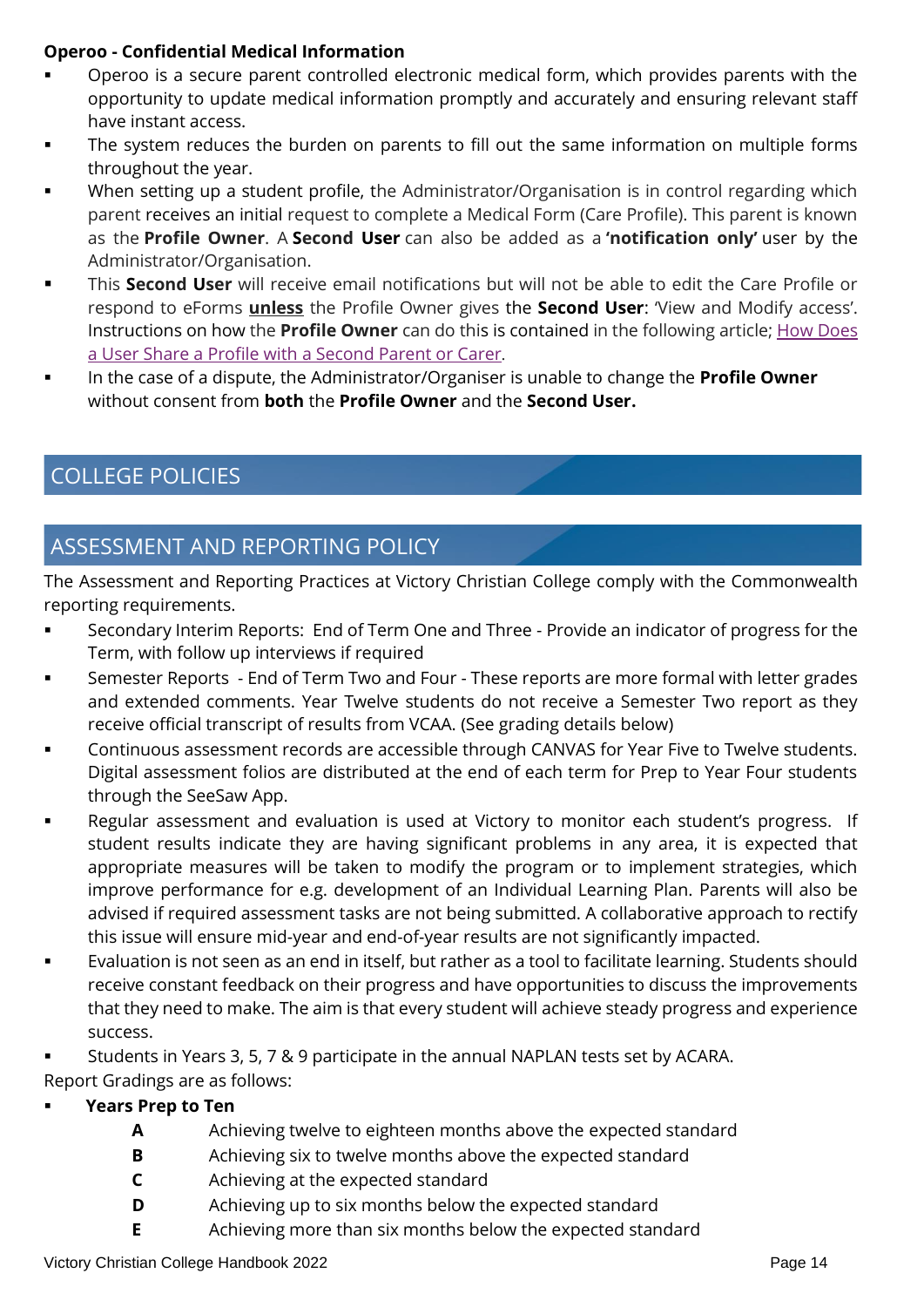### **Years Eleven and Twelve**

- **S** Satisfactorily Completed Course Work
- **N** Unsatisfactorily Completed Course Work
- Further assessment is provided within reports, which evaluates attitude, effort, personal development and overall social development.

### **Parent / Teacher Interviews**

Parent/Teacher/Student interviews are held early in Term One and following the distribution of midyear and interim reports at the end of Terms One and Three.

- **Interviews early in Term One are designed to meet with parents and students to set learning goals** for the first semester. They are also used to inform parents of expectations, homework routines, diary use, etc.
- Interviews in Terms One and Three are conducted only if required, following the distribution of interim reports. Staff members are available for interviews in a designated session after school. Staff may request an interview in the interim report, or parents may request an interview via the online parent booking process.
- Mid-year interviews are conducted for all parents and students in the school to discuss the midyear report, and to set goals for the second semester.

# CAR PARK POLICY

### **Aim**

To provide guidelines for the safe use of the car park during peak times, i.e. before and after school.

### **Implementation**

- The lower section of the carpark is reserved for Staff use, whilst the top section is available for parents and carers.
- All staff, students, parents, and visitors are to use the zebra crossing between 8:15am & 9:15am.
- The end of the school day is staggered to assist with easing congestion in the car park. (Prep-Year 4: 3:10pm, Year 5-12: 3:20pm) To assist with traffic flow, parents and carers of students in Year 5-12 are requested not to arrive early. This will allow the Prep-Year 4 pick-up traffic to clear.
- Prep-Year 4 students with older siblings will be supervised until the 3:20pm pick up time.
- Parents of primary students who park their car at pick and drop off must leave their vehicles and escort the children in their care through the car park. (Primary students may be escorted across the car park by siblings in Year Nine or above.)
- When parents enter the car park during morning drop off and afternoon pick up, they must turn left immediately at the entry of the car park and follow the yellow line to the beginning of the pickup and drop off zone.
- When queuing, cars must continually move forward (as others leave) towards the front of the queue.
- Students must only get in or out of vehicles on the footpath side.
- Friends of parents must not approach the driver's window "to have a chat" with cars waiting in the zone or queue.
- Drivers must not get out of cars parked in pick up/ drop off zone or queue.
- Parents of Secondary students may drop them off in the bus zone on Kairn Rd, but must move to the furthest point forward to ensure room for busses and other cars to drop off in this area.

### **Safety**

No students are to play, wait or wander in the car park at any time. They must be walking to or from a vehicle.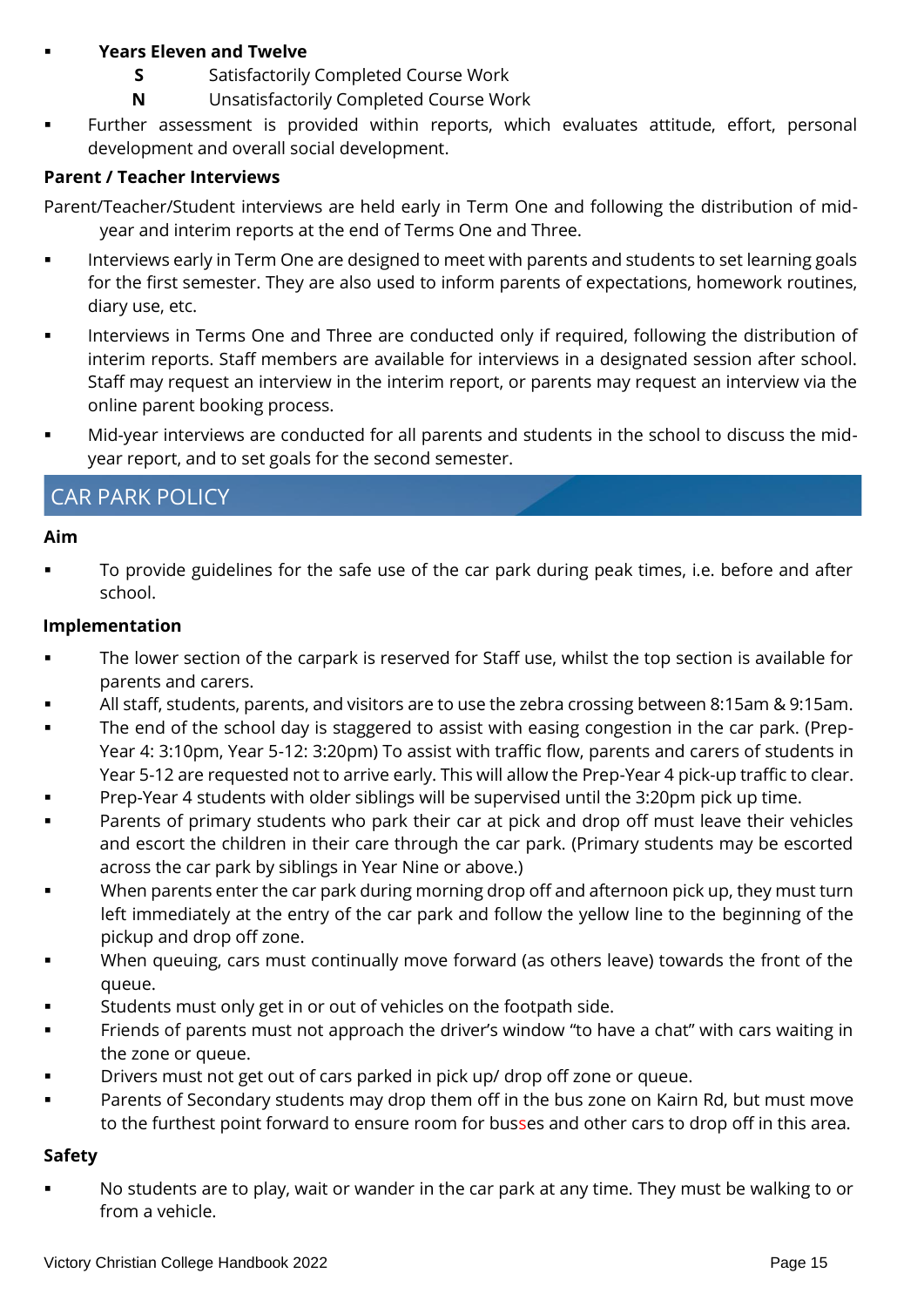When parking in the top car park students, parents & visitors must walk to the footpath to access the school. (Not cross the road and walk through the lower car park)

# CHILD SAFETY POLICY

### **Introduction**

Victory Christian College has an overarching priority that all children in our care are safe, feel safe and that child abuse is non-existent in our community.

All children, regardless of their gender, race, religious beliefs, age, disability, sexual orientation, or family or social background, have equal rights to protection from abuse.

Victory Christian College is committed to protecting our children from injury and harm, and to promoting their health and safety; both physical and emotional whist at school, on school activities and in the school's virtual world.

Child Safety is the shared responsibly of all adults at Victory Christian College. This includes teaching staff, support staff, volunteers, contractors, members of the school community, and the College Board. **Cultural Matters**

We value and celebrate diversity, especially cultural diversity, and we do not tolerate discriminatory practices. To achieve this, we:

- **•** promote the cultural safety, participation and empowerment of Aboriginal students and their families
- **•** promote the cultural safety, participation and empowerment from culturally and/or linguistically diverse backgrounds and their families
- promote the personal safety, participation and empowerment of students with a disability and make them feel welcome and part of all aspects of school life.

### **Procedures**

To ensure Child Safety, Victory Christian College has in place Procedures and Policies, which must be followed to ensure that the college remains safe for children and that we have zero incidents of Child Abuse.

These Procedures and Policies include:

- Induction of new staff Procedures
- Staff Code of Conduct & Contracts
- Student Code of Conduct
- Student Well-Being Framework
- Child Protection Policies
- ICT & Internet Acceptable Use Policy
- **■** Transport Policy
- **■** Swimming Policy
- **•** Camps & Excursion Policy
- Contractor Induction/Management Procedure
- Facilities Design Procedures
- Bullying & Harassment Policy
- **Risk Management Policy** (Special notice should be given to this policy as it mandates that Risk Assessments must include the risk of Child Abuse. These may include Sporting Events, Overseas Trips, School Productions, and taking any group of students off the school property).
- Staff will be trained and made aware of these policies at an annual in-service and new employees will be trained and made aware of these during our New Staff Induction process.

### **Child Safety Officers**

The Child Safety Officers will be the Principal, Deputy Principal and the College Chaplain.

### **Responsibilities of the College Board**

The Board of Victory Christian College has ultimate responsibility for the detection and prevention of child abuse and is responsible for ensuring that appropriate and effective internal control systems are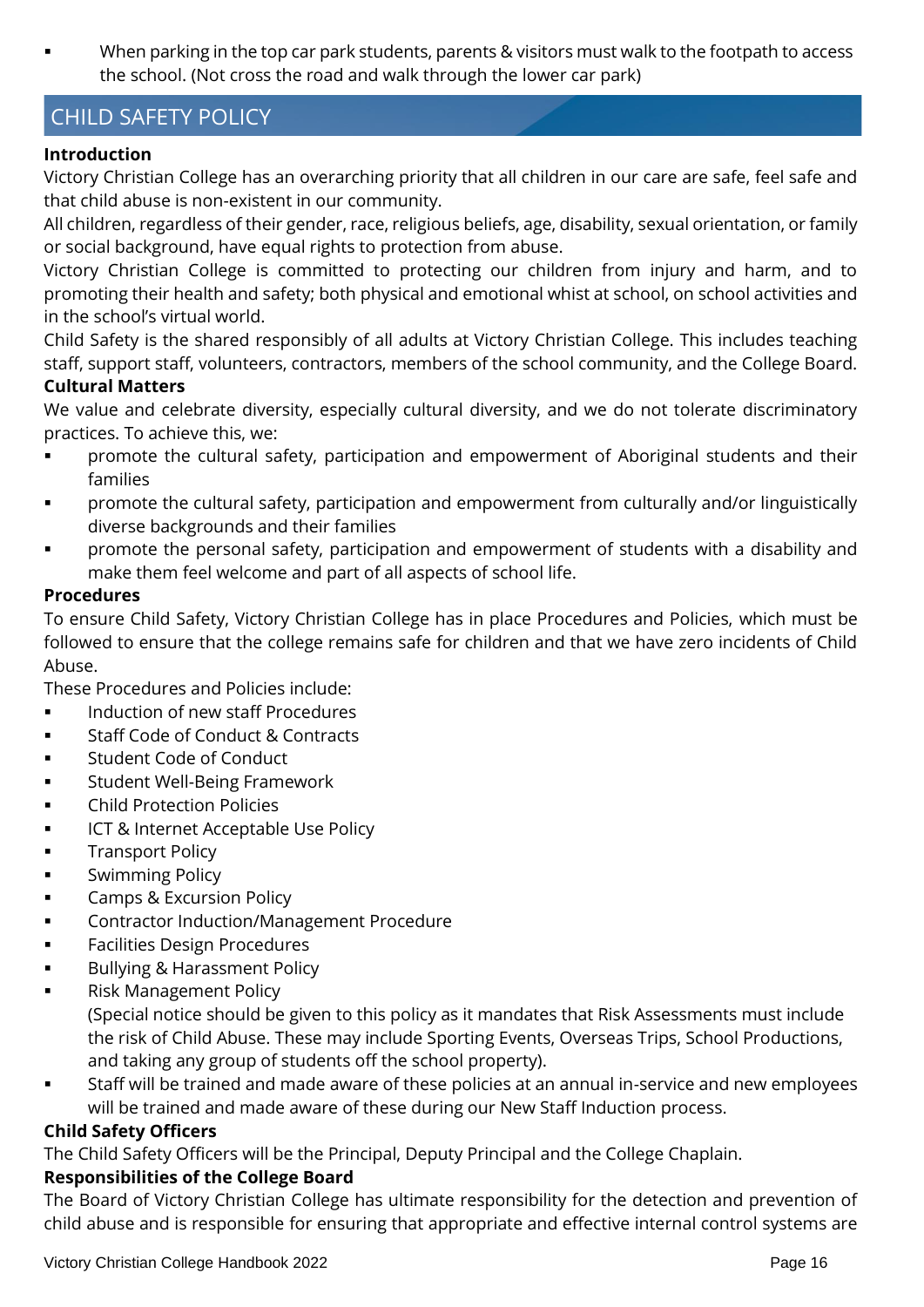in place, The Board is required to monitor and evaluate the effectiveness of its risk control systems. The Board is also responsible for ensuring that appropriate policies and procedures and a Child Safety Code of Conduct are in place and being adhered to.

### **Responsibilities of the Principal**

Dealing with and investigating reports of child abuse.

Ensuring that all staff, contractors, and volunteers are aware of relevant laws, College, policies and procedures, and the College's Child Safety Code of Conduct.

Ensuring that all adults within the Victory Christian College community are aware of their obligation to report suspected sexual abuse of a child in accordance with these policies and procedures.

Ensuring that all staff, contractors and volunteers are aware of their obligation to observe the Code of Conduct (particularly as it relates to child safety).

Providing support for staff, contractors and volunteers in undertaking their child protection responsibilities.

### **Responsibilities of Employees in Leadership Positions**

Employees in Leadership positions have the express responsibility of embedding a culture that ensures ongoing Child Safety at Victory Christian College.

They are to assess the risk of child abuse within their area of responsibility, and eradicate/minimise any risk to the extent possible.

They should be familiar with the types of abuse that might occur within their area of responsibility and be alert for any indications of such conduct.

### **Responsibilities of Employees, Contractors and Volunteers**

All Staff / Volunteers / Contractors share in the responsibility for the prevention and detection of child abuse, and must:

Adhere to Child Safety Policies, Procedures, Instructions and Guidelines.

Co-operate with the College with respect to any action taken to comply with any requirement imposed by or under the Policies, Ministerial Orders or Act.

Not wilfully place at risk the health and safety of any children.

Familiarise themselves with the relevant laws, the Code of Conduct, Victory Christian College's policy and procedures in relation to child protection, and comply with all requirements.

Report any reasonable belief that a child's safety is at risk to the relevant authorities (such as the police and / or the state - based child protection service) and fulfill their obligations as mandatory reporters. Report any suspicion that a child's safety may be at risk to their supervisor (or, if their supervisor is involved in the suspicion, to a responsible person at the College).

Provide an environment that is supportive of all children's emotional and physical safety.

### **Employment and Induction Procedures**

Victory Christian College undertakes a comprehensive recruitment and screening process for all workers which aims to:

- Promote and protect the safety of all children under the care of the Victory Christian College.
- **■** Identify the safest and most suitable people who share Victory Christian College's values and commitment to protect children.
- **Prevent a person from working at Victory Christian College if they pose a risk to children.** Victory Christian College requires:
- All new staff to sign a statutory declaration in regards to previous allegations of sexual abuse or misconduct, as part of their employment contract.
- All non-teaching staff, volunteers and contractors to have current Working with Children's checks.
- All teachers to have VIT registration.
- All parents participating in school camps, or directly responsible for groups of students on excursions to have a current Working with Children's check and to read and sign the Child Safety Code of Conduct.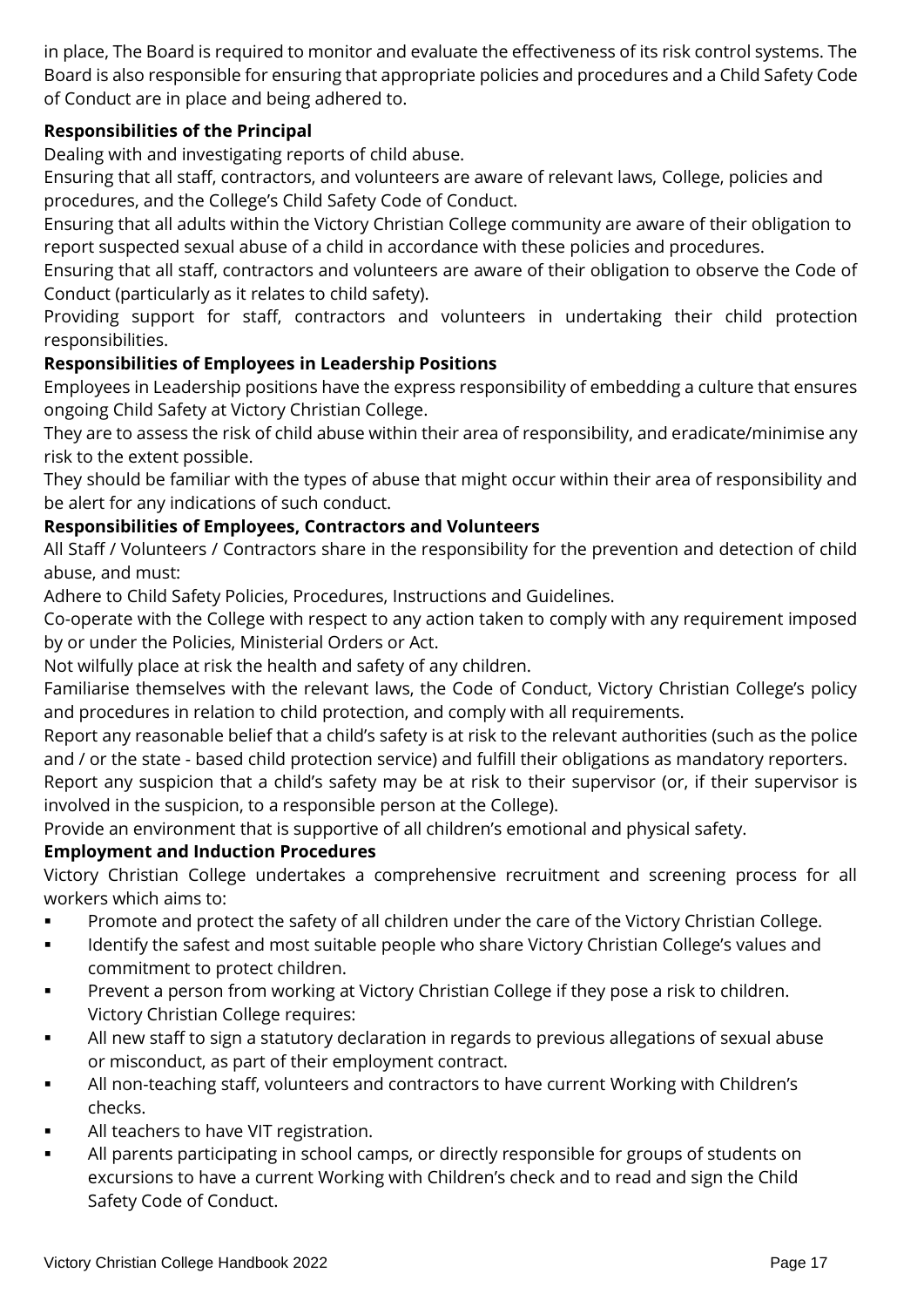All new staff and Contractors to complete a safety induction, to read, acknowledge and sign the Child Safety Code of Conduct.

### **Ongoing Training and Supervision**

Training and education is important to ensure that everyone in our organisation, including members of the College board, understand that child safety is everyone's responsibility.

Our organisational culture aims for all staff and volunteers (in addition to parents/carers and children) to feel confident and comfortable in discussing any allegations of child abuse or child safety concerns. We train our staff and volunteers to identify, assess, and minimize risks of child abuse and to detect potential signs of child abuse.

We also support our staff and volunteers through ongoing supervision to: develop their skills to protect children from abuse; and promote the cultural safety of Aboriginal children, the cultural safety of children from linguistically and/or diverse backgrounds, and the safety of children with a disability. Staff members continued suitability for child-connected work will be monitored and assessed through the annual staff Appraisal process, including a peer observation process for teaching staff.

### **Procedure for Responding to Allegations of Child Abuse**

A Child is anyone under the age of 18.

Child Abuse includes any act committed again a child involving physical violence, sexual offence, grooming, serious emotional or psychological harm, or serious neglect. (See Mandatory Reporting Policy for detailed descriptions and indicators.)

Fulfilling the roles and responsibilities contained in the following procedure does not displace or discharge any other obligations that arise if a person reasonably believes that a child is at risk of child abuse.

### **Reporting**

Any staff member, volunteer or contractor who has grounds to suspect abusive activity must immediately notify the appropriate child protection service or the police. They should also advise their supervisor about their concern.

In situations where the supervisor is suspected of involvement in the activity, or if the person having the suspicion does not believe that the matter is being appropriately addressed or dealt with, the matter should be reported to the next highest level of supervision.

Supervisors must report complaints of suspected abusive behaviour or misconduct to the Principal and to any external regulatory body such as the police.

Allegations of misconduct against a staff member, contractor or volunteer, which meet the Reportable Conduct Scheme criteria, must be reported by the Principal to the Commission for Children and Young People, within 3 business days of the report being made.

Mandatory / voluntary reporting requirements are documented in the Child Protection Policies. **Investigating** 

If the appropriate child protection service or the police decide to investigate this report, all employees, contractors or volunteers must co-operate fully with the investigation.

Whether or not the authorities decide to investigate, the Principal will consult with the authorities to determine whether an internal investigation is appropriate. If it is decided that such an investigation will not conflict with any proceeding of the authorities, the Principal may decide to conduct such an investigation. All employees, contractors and volunteers must co-operate fully with the investigation. If the allegations reported meet the Reportable Conduct Scheme Criteria, the Principal must undertake an investigation and report the outcomes to the Commission for Children and Young People.

Any such investigation will follow a systematic approach and apply procedural fairness, according to the Commission's guidelines.

The Principal will make every effort to keep any such investigation confidential; however, from time to time other members of staff may need to be consulted in conjunction with the investigation.

After an initial review and a determination that the suspected abuse warrants additional investigation, the Principal shall coordinate the investigation with the appropriate investigators and / or law enforcement officials. Internal or external legal representatives will be involved in the process, as deemed appropriate.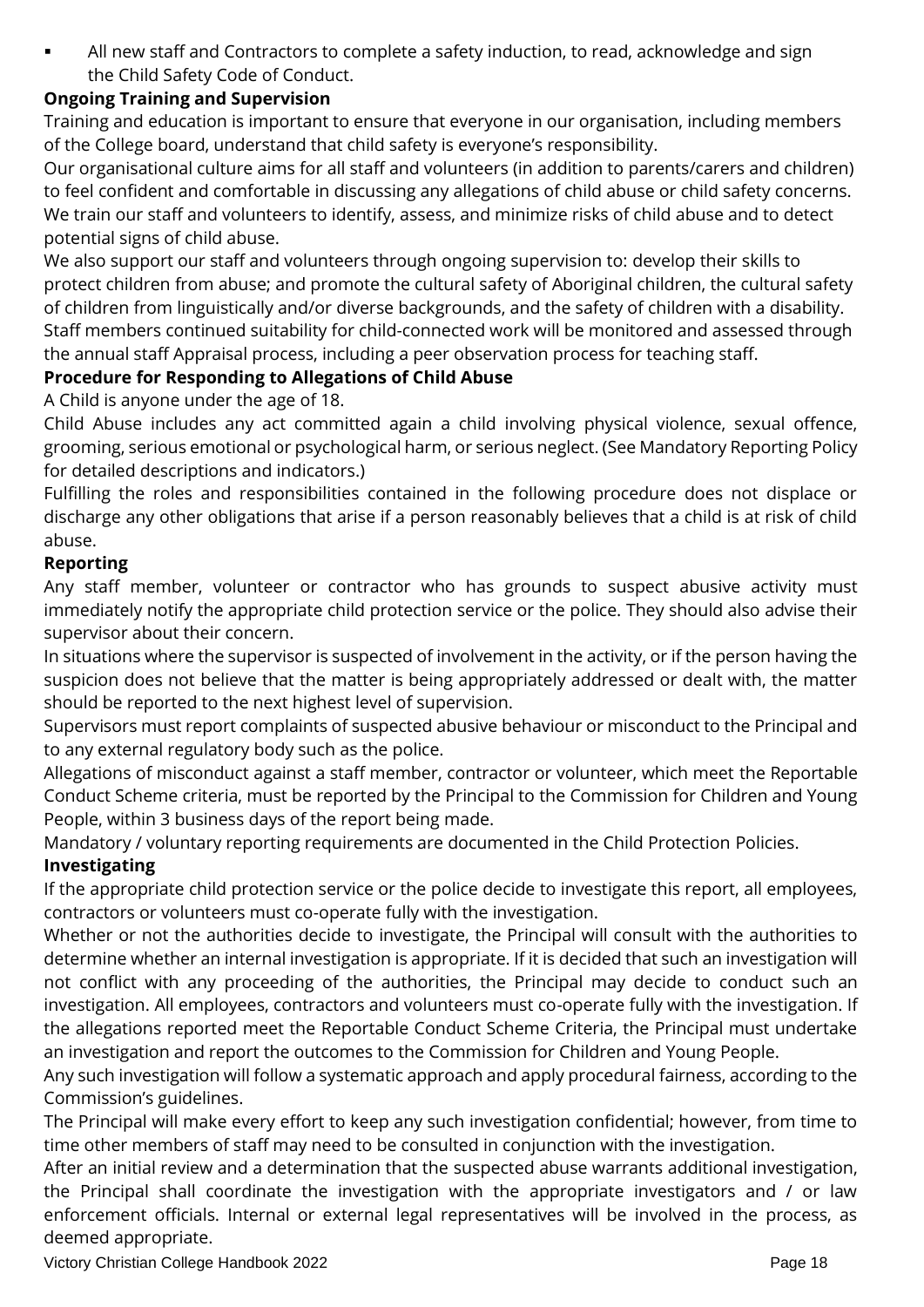### **Responding**

If it is alleged that a member of staff, contractor or a volunteer may have committed an offence or have breached Victory Christian College's policies or its Code of Conduct the person concerned may be stood down (with pay, where applicable) while an investigation is conducted.

If the investigation concludes that on the balance of probabilities an offence (or a breach of the College's policies or Code of Conduct) has occurred then disciplinary action may follow, up to and including dismissal or cessation of involvement with the College. The findings of the investigation will also be reported to any external body as required, including the Commission for Children and Young People.

### **Privacy**

All personal information considered or recorded will respect the privacy of the individuals involved unless there is a risk to someone's safety. Victory Christian College will have safeguards and practices in place to ensure any personal information is protected. Everyone is entitled to know how the personal information is recorded, what will be done with it, and who will be able to access it.

### **Legislative Responsibilities**

Victory Christian College takes its legal responsibilities seriously, including:

### **Failure to Disclose:**

Reporting child sexual abuse is a community-wide responsibility. All adults in Victoria who have a reasonable belief that an adult has committed a sexual offence against a child under 16 have an obligation to report that information to the police.

### **Failure to Protect:**

People of authority in our organisation will commit an offence if they know of a substantial risk of child sexual abuse and have the power or responsibility to reduce or remove the risk, but negligently fail to do so.

Any personnel who are **mandatory reporters** must comply with their duties. Please refer to the Mandatory Reporting Policy for additional information.

### **Review of Procedures and Policy**

The Child Safety procedures and policies will be reviewed by the College Board annually.

### **Where to go for Further Information**

The following people will be able to provide further information

- Deputy Principal, Chris Harvey
- Principal, Anne Marie Rodgers

### **Relevant Legisation and Regulations:**

Ministerial Order 870

Children, Youth and Families Act 2005 Child Wellbeing and Safety Act 2005 (Vic) Education and Training Reform Act 2006 Crimes Act 1958 (Vic) Working with Children Act 2005 Family Violence Protection Act 2008 Victorian Institute of Teaching Act 2001

# CHILD SAFETY CODE OF CONDUCT

### **Child Safe Rationale**

Victory Christian College has an overarching priority that all children in our care are safe, feel safe and that child abuse is non-existent in our community.

### **Introduction**

The Board, Leadership Team, staff, volunteers and contractors at Victory Christian College are required to abide by this Code of Conduct

On entering the site of Victory Christian College, we become representatives of this school and its Christian beliefs, ethos and values.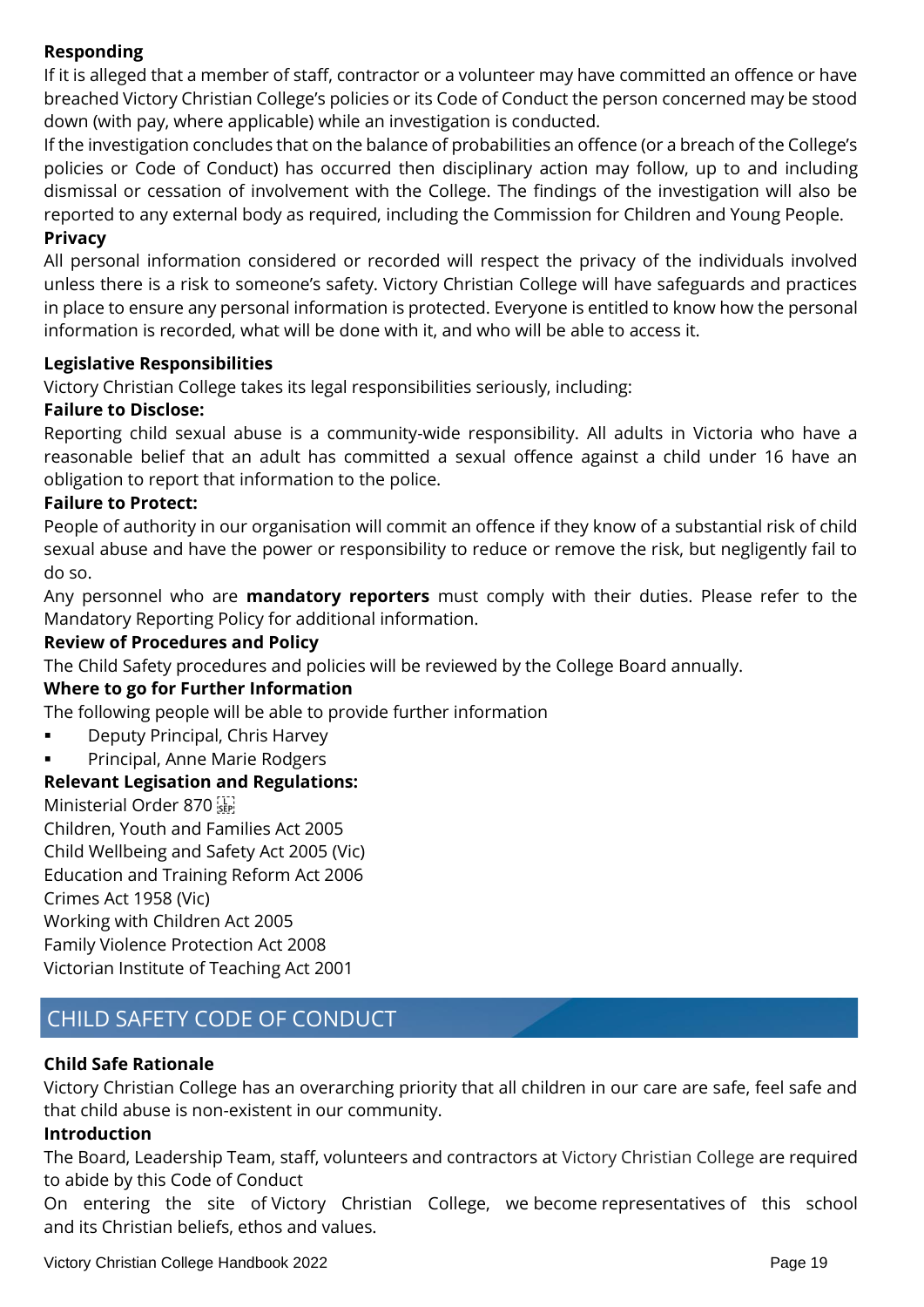This Code of Conduct is in addition to the Staff Code of Conduct, VIT Code of Conduct & relevant Induction documents.

### **Implementation**

### **All people involved in the care of children on behalf of Victory Christian College will:**

- Work towards the achievement of the aims and purposes of the College;
- **Treat students with respect as people created in God's image. We will treat students the same** way we would expect to be treated;
- Be responsible for relevant administration of programs and activities in their area;
- **■** Maintain a duty of care towards others involved in these programs and activities;
- Establish and maintain a child-safe environment in the course of their work;
- Be fair, considerate and honest with others;
- **Treat children and young people with respect and value their ideas and opinions;**
- Act as positive role models in their conduct with children and young people;
- Be professional in their actions;
- **■** Maintain strict impartiality;
- Comply with specific College guidelines and policies on physical contact with children;
- **Comply with College guidelines in respect to counselling of individual students and use of** College amenity blocks.
- Respect the privacy of children, their families/carers and teachers, and only disclose information to people who have a need to know;
- **■** Maintain a child-safe environment for children and young people;
- **•** Operate within the policies and guidelines of Victory Christian College; and
- Contact the police if a child is at immediate risk of abuse (telephone 000).

### **No person shall:**

- Shame, humiliate, oppress, belittle or degrade children or young people;
- Unlawfully discriminate against any child;
- **Engage in any activity with a child or young person that is likely to physically or emotionally harm** them;
- **■** Initiate unnecessary physical contact with a child or young person, or do things of a personal nature for them that they can do for themselves;
- **■** Use any form of aggressive physical contact;
- **Transport any student in a vehicle without parental permission (emergencies may be excepted);**
- **•** Physically restrain a child who is trying to walk away, unless they are in imminent danger;
- Be alone with a child or young person unnecessarily and for more than a very short time;
- **■** Develop a 'special' relationship with a specific child or young person for their own needs;
- **•** Show favoritism through the provision of gifts or inappropriate attention;
- Arrange contact, including online contact, with children or young people outside of the College's programs and activities;
- **•** Photograph or video a child or young person without the consent of the child and his/her parents or guardians;
- **■** Work with children or young people while under the influence of alcohol or illegal drugs;
- **Engage in open discussions of a mature or adult nature in the presence of children;**
- Use inappropriate language in the presence of children; or
- Do anything in contravention of the College's policies, procedures, or this Code of Conduct.

### **Guidelines Regarding Contact with Students Use of Amenity Blocks**

When on site, Staff, Volunteers & Contractors should avoid using the boys or girl's toilets in Buildings. The disabled toilets are available for staff use. On camps or excursions staff should avoid using student designated bathrooms, if at all possible.

The amenity blocks in the auditorium foyer are available for Staff, Volunteers & Contractors. Staff, Volunteers & Contractors should never be the only adult in a change room if students are present.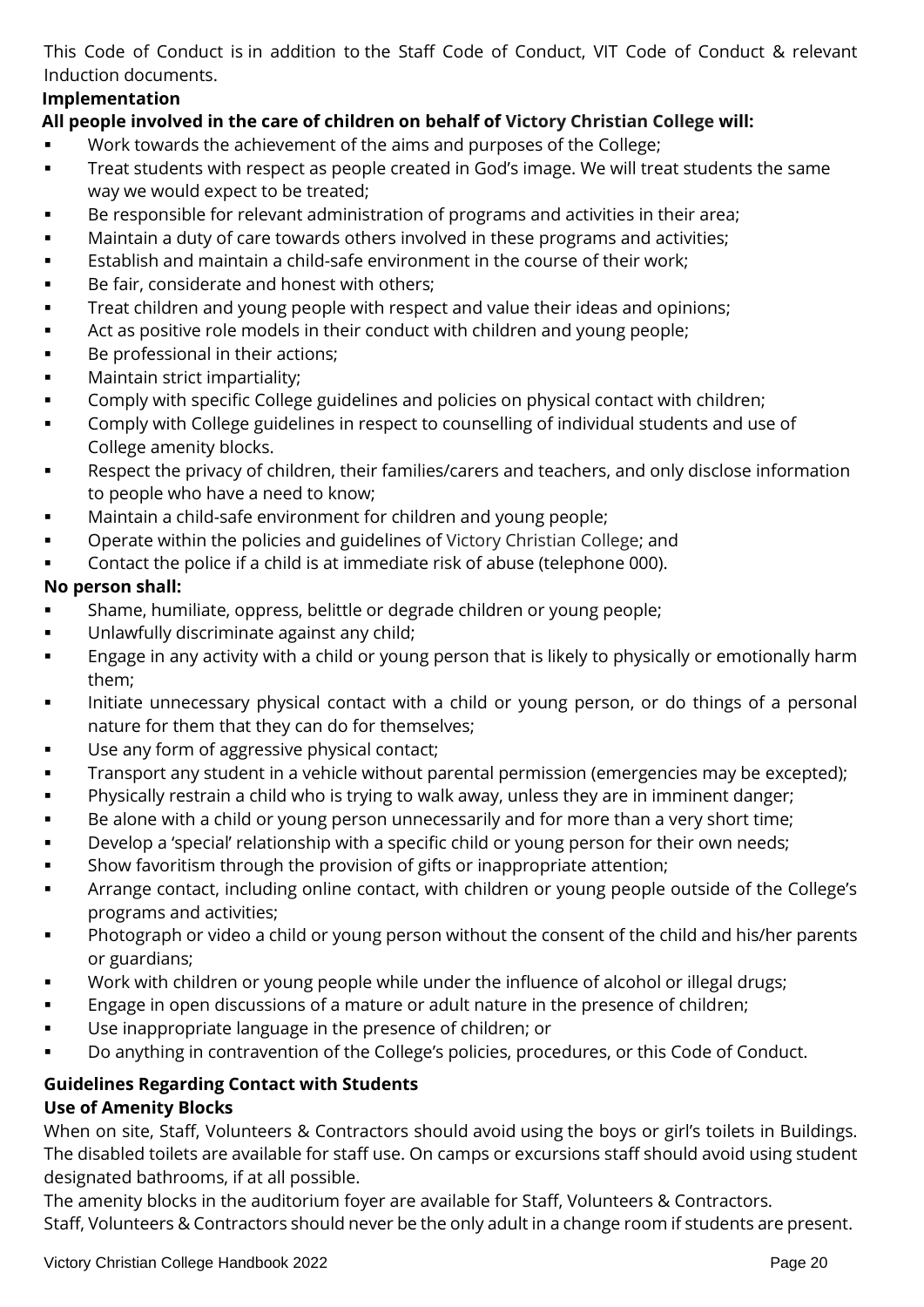### **Counselling of Students**

Being alone with a student in circumstances where you are not visible to other adults should be avoided. Counselling of individual students may only be conducted in visible locations e.g.: a classroom, the Principals Office, the Chaplains Office, the Deputy Principals Office, the Administration Interview Room, Outside Picnic Table, a Student Study Area. If any other area is used for counselling at least two adults must be present. On camps and excursion, an open area accessible to and in view of others should be selected.

### **Physical Contact**

Any form of suggestive or inappropriate physical contact, e.g. inappropriate touching, kissing, hugging or a student sitting on an adult's lap must be avoided.

In some cases, where a staff member deems it to be appropriate for the comfort of a student, a hug is permissible providing it is: short in duration, around the shoulder area and side-on, and in public view.

## **Administering First Aid**

All first aid (except in the case of emergency treatment whilst waiting for an ambulance) must be administered in the First Aid Room by trained staff. If first aid is required on camps and excursions the patient must remain with the group or vice versa.

If during a camp or excursion a single child is unable to join with the group due to medical reasons, two adults or one adult and a student friend of the child is to remain.

### **What Happens if you Breach this Code of Conduct?**

If you breach this Child Safety Code of Conduct you will face disciplinary action, including and up to termination of employment or cessation of engagement with Victory Christian College.

Any allegations of child abuse or charges made against a registered teacher will be immediately reported to the VIT.

By observing these standards, you acknowledge your responsibility to immediately report any breach of this code to Victory Christian College Child Safety Officer(s) or the Principal.

# DISCIPLINE POLICY

### **Discipline**

Victory Christian College is committed to the wellbeing of all members of the College Community. The College seeks to create a Christ Centred environment where staff and students are nurtured, valued and cared for. The Discipline Policy provides a framework which develops mutual respect and facilitates a safe, supportive, and collaborative working and learning environment. "…Love your neighbour as yourself." (Mt 22:37-39).

A full copy of the Discipline Policy, outlining our processes and procedures is available from the College Website.

### **Student Code of Conduct**

"Don't let anyone look down on you because you are young, but set an example for the believers in speech, in life, in love, in faith and in purity." 1 Timothy 4:12

### **All students have the right to:**

- Feel safe and be safe. (inc. physically, sexually and online)
- Be treated in a fair and courteous manner.
- **•** Respectively express opinions and ideas.
- Be treated with respect.
- Receive encouragement and biblical correction.
- **■** Learn in a cooperative environment and develop their God given talents and abilities.
- Have the opportunity to achieve their full potential.
- Work and play in a clean and pleasant environment.

### **All students have the responsibility to:**

- Inform a trusted adult if they or others don't feel safe.
- Respect the rights of others to learn.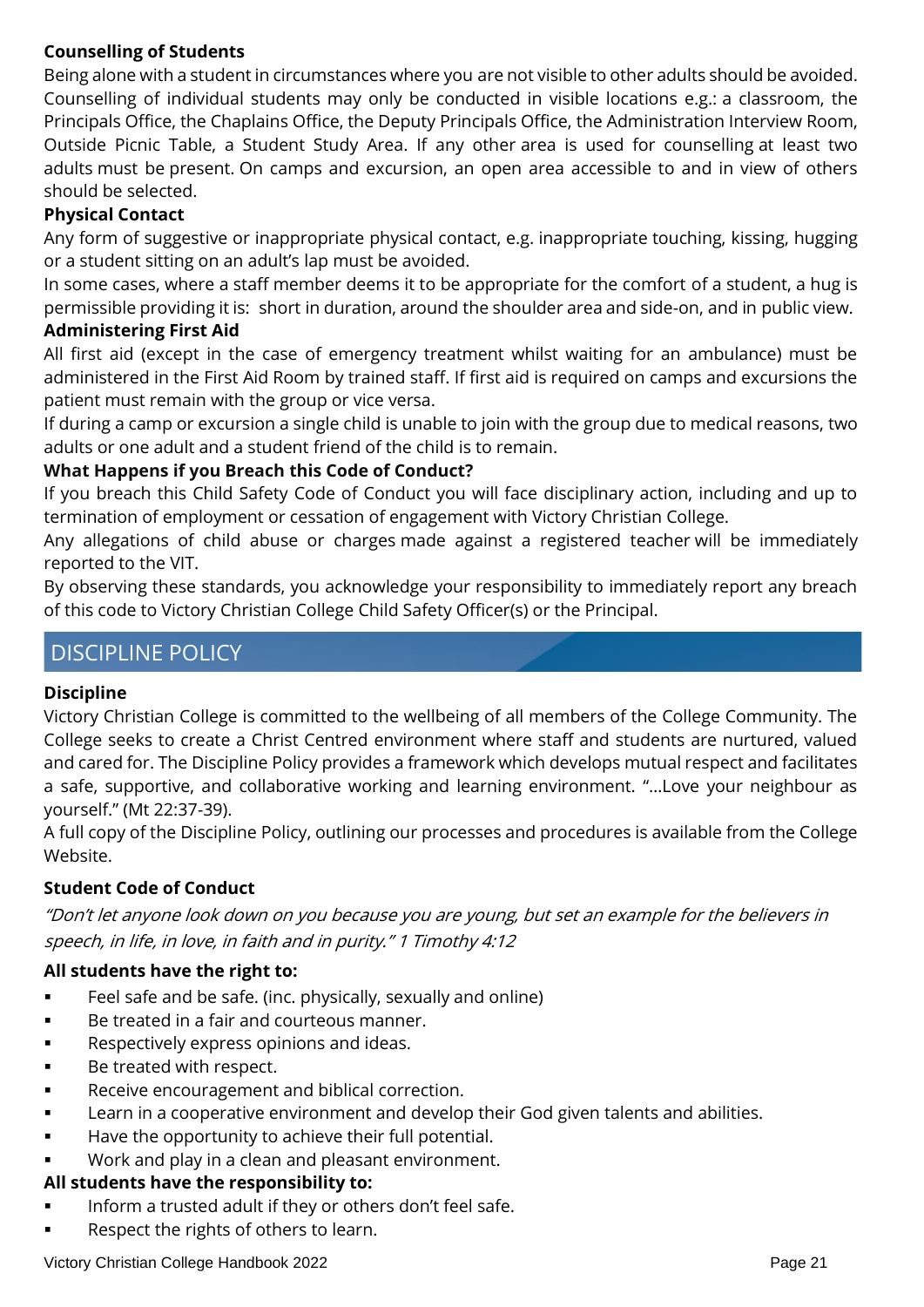- Communicate with others in a courteous and respectful manner.
- Respect the property of others and the property of the College.
- Cooperate with College requirements in relation to uniform, attendance and punctuality.
- Maintain a clean and pleasant environment.
- **■** Take full advantage of the educational opportunities offered by the College.
- **•** Follow the College Digital Citizen guidelines.
- Act in accordance with the College goals and policies.

### **Bullying**

The College has a zero-tolerance approach to bullying and has clearly defined policies and procedures in place to deal with bullying issues. These include prevention and intervention programs, ICT and Internet Use Code of Conduct, and a strong Christian values based ethos.

Self-respect and acceptance of others are firm values taught by the College and help to minimise bullying incidents. Bullying can present itself in many forms, including verbal, physical and online bullying. Parents are encouraged not to ignore reports of bullying. No matter how minor the incident, parents should contact the class teacher or Principal if bullying is suspected.

A full copy of the Bullying and Harassment Policy is available from the College Website.

# ENROLMENT POLICY

- Victory Christian College is a Prep to Year Twelve school, dedicated to providing quality, caring, affordable Christian education to the Bendigo and surrounding district community.
- The College is committed to sharing Christ's love and pursuing academic excellence in a dynamic community with fosters creativity and personal success.
- The College aims to build leadership, hope, compassion and self-discipline through a safe and nurturing environment.
- The College does not discriminate on the basis of race, gender, disability, national or ethnic origin.

### **Enrolment Guidelines**

The main intake years are Prep and Year Seven, however enrolments are considered at all year levels and all year round, if positions are available. If there are no positions, students will be placed on a waiting list. The College reserves the right to hold a vacancy open if no suitable applicants apply. Each application is considered on its own merit, in the following order:

- Siblings of students already enrolled at the College
- Children of families regularly attending Victory Church
- Children of College and Victory Church staff members
- Children of families regularly attending other local churches, and who demonstrate Christian beliefs and commitment.
- Children of families whom the Principal considers will fully support the Christian ethos of the College.
	- Consideration will also be given to:
- Student academic progress, behaviour and attitude to learning as recorded in previous student reports
- The articulated desire of the child to attend Victory Christian College
- The family's financial capacity to pay the annual tuition fees and levies
- The capacity of the College to meet the needs of the child

NB: Parents seeking to enrol a child with recognised additional needs or disability, will be asked to supply relevant reports and assessments from their previous school/s, relevant medical authorities or other support systems.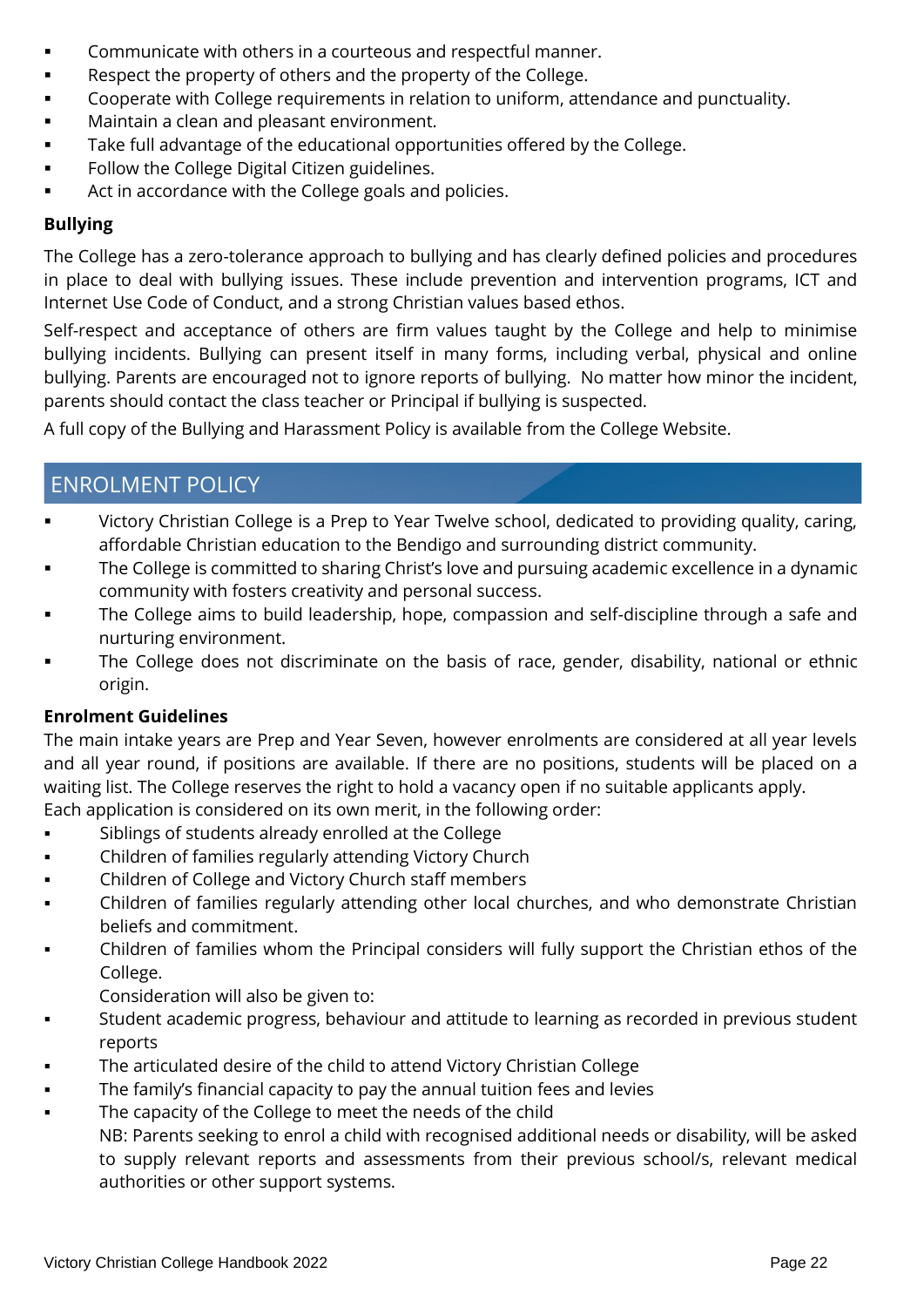### **Enrolment Expectations**

- That parents/guardians support and encourage the Christian values, activities and ethos of the College. This includes allowing their child to participate in all programs, including Bible classes, Chapel Services, prayer and devotional activities, camps, excursions, sports days and the annual end-of-year Celebration Evening.
- That parents/guardians accept the right of the College to uphold its authority, and agree to support the College's Discipline Policy.
- That parents/guardians agree to provide their child with the correct, well maintained uniform as approved by the College.
- That parents/guardians undertake to provide their child with all necessary equipment, as stated by the College, so they are able to fully participate in the College's educational program.
- That parents/guardians agree to pay tuition fees and levies in a timely manner.
- That parents/guardians agree to abide by the following code of conduct which outlines the way in which the College requires parents to conduct themselves on site, participating in schoolbased activities and communicating with members of our community (including students, staff and other parents.

# **PARENT CODE OF CONDUCT**

That parents/guardians agree:

- to interacting in a civil manner to staff, students and other parents at all times
- that written and spoken communication to anyone in the school community should be courteous and respectful
- to not raising their voice or getting involved in verbal or online altercations with another parent or child under any circumstances
- to advising the College of areas of potential conflict, such as parenting and family court orders in accordance with relevant laws
- to providing relevant medical information about their child to the College, i.e. Anaphylaxis, Asthma and Diabetes Action Plans
- to respecting the privacy of other students, parents, staff, contractors and volunteers in the school community
- to not taking any photos or video footage, or post any photos or video footage on social media, of students, staff or parents without their prior consent
- to ensuring the College is a child safe environment, free from child abuse
- to behaving lawfully on the school grounds and observing the terms of any order, obligation or undertaking they may be subject to
- when using social media to not discuss or mention the College, its staff or any members of the school community in a negative or defamatory way.

## **Tuition Fees**

- Victory Christian College is dedicated to providing quality, caring, affordable, Christian education to the Bendigo and surrounding district community.
- The College is an independent school which receives Federal and State Government funding but requires payment of fees by parents to ensure the continued day to day operation of the College, and to contribute to capital improvement of facilities.
- In line with the College policy to provide an affordable Christian education, fees are kept to an amount that is manageable for most family incomes. Substantial discounts on tuition fees are offered for the second and subsequent children enrolled in the College. The college does not discount fees because of family absence or holidays.
- PAYMENT OF FEES: All families are required to be on a fortnightly direct debit payment plan. The payment plan consists of 21 fortnightly instalments and commences on the first Thursday in February and ends mid-November. An additional payment, if required, will be made at the end of November to clear any outstanding balance. An Early Payment Discount of 10% on Tuition fees is offered to families paying their total annual fees by 31st March.
- Victory Christian College Handbook 2022 **Page 23** Page 23 A full copy of the Fee Policy is available on the College Website or from the Administration office.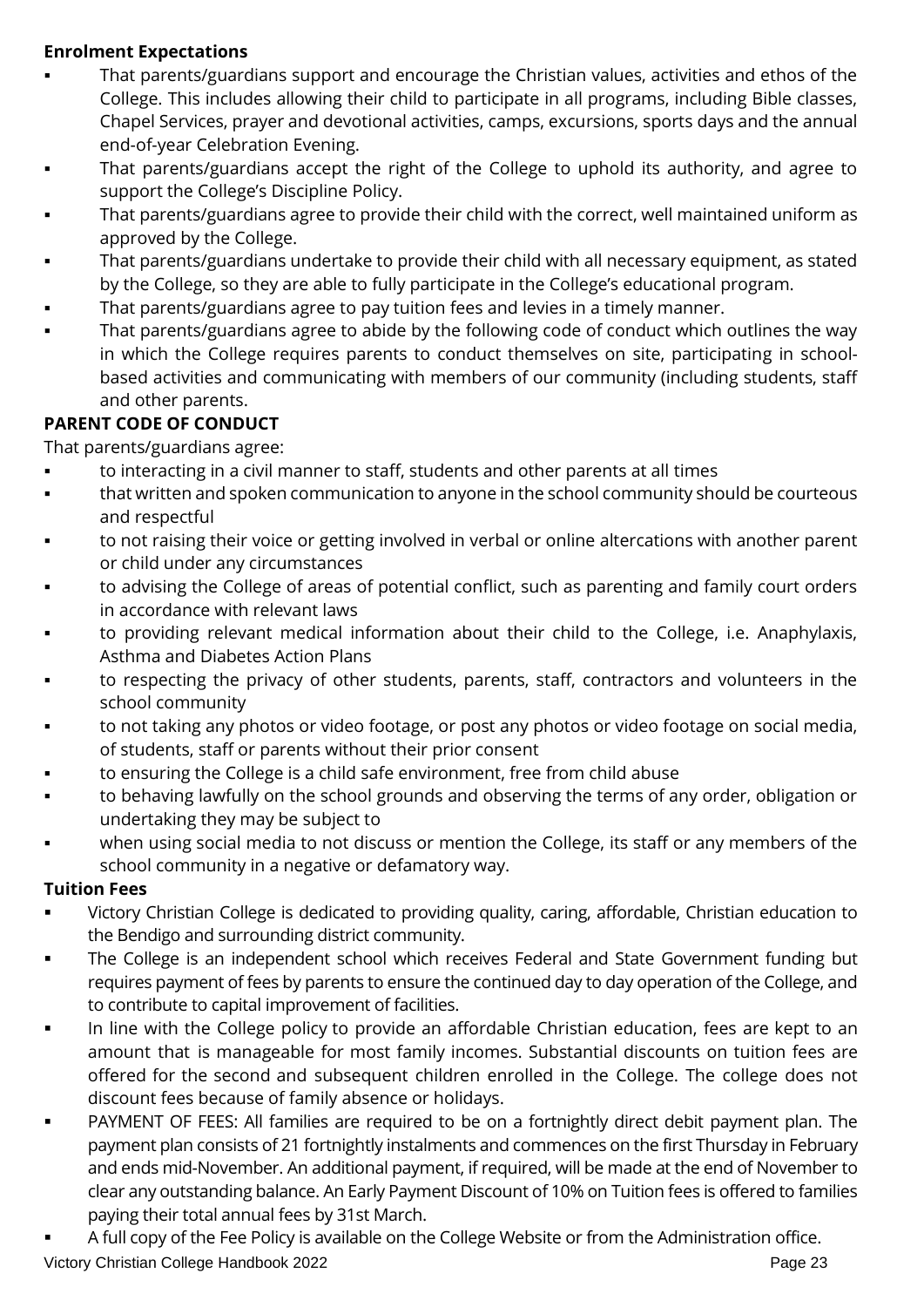### **Introduction**

A uniform dress code reinforces in students a pride in their own appearance, instils recognition of themselves as an integral part of the school community, and assists in developing pride in representing the College. Issues of equality, health and safety, and expense are also factors that contribute to the establishment of the Dress Code.

### **Aims**

- To promote equality amongst all students.
- To further develop a sense of pride in, identification with our College.
- To provide durable clothing that is cost effective and practical for our College environment.
- To maintain and enhance the positive image of the College in the community.

### **Implementation**

- **The Dress Code applies during school hours, while travelling to and from school, and when** students are on school excursions.
- Summer and winter uniforms, as well as sports uniforms will be prescribed, and are required to be worn.
- The student Dress Code is detailed below and will be made available to parents through the Handbook, on the College Website, and in the Enrolment Pack.
- Regular reminders regarding dress code will be published in the College Newsletter.
- **■** Uniform must be kept clean and in good order and staff may request parents to replace excessively worn or untidy items.
- Uniform items are to be named, and any unmade items which remain unclaimed in lost property longer than one term will be resold as second-hand uniform.
- The Dress Code has been designed to provide flexibility for students and promote physical activity during break times.
- A Facebook Page will operate through the College for parent to buy and sell quality second hand uniform.

### **College Dress Code**

- **EXECT** Students are expected to be neat and tidy at all times and uniform must be clean and in good condition.
- **EXECT** Students are not permitted to wear t-shirts or long sleeve tops, which are visible under their uniform.
- Stud earrings or sleepers worn in the ears, and watches, are the only acceptable jewellery. Body piercings such as eyebrow, nose and other facial piercings are not permitted.
- Additional jewellery items will be required to be removed. These items will then be passed on to the Deputy Principal or the relevant Head of School, and will be held for one week. If a student is found to be wearing additional items for a second time, the jewellery will then be held by the Deputy Principal or the relevant Head of School for the remainder of the term.
- Primary girls are not permitted to wear makeup or nail polish.
- Secondary girls may wear light foundation and minimal mascara. No other cosmetics or nail polish are permitted, and all male students must be clean-shaven. Supplies of razors, makeup wipes and nail polish remover are kept in the Sick Bay to assist with compliance.
- Body piercing or tattoos (including henna), tanning, non-natural hair colours (e.g. Green, pink, purple etc.) and/or extreme hairstyles, are not permitted.
- Students should fasten their hair away from their face, and primary students with long hair should have it tied back each day. Secondary students with long hair should have it tied back for Technology, Food, PE and Science Practical classes.
- All hair ties should be navy, black or neutral hair colour.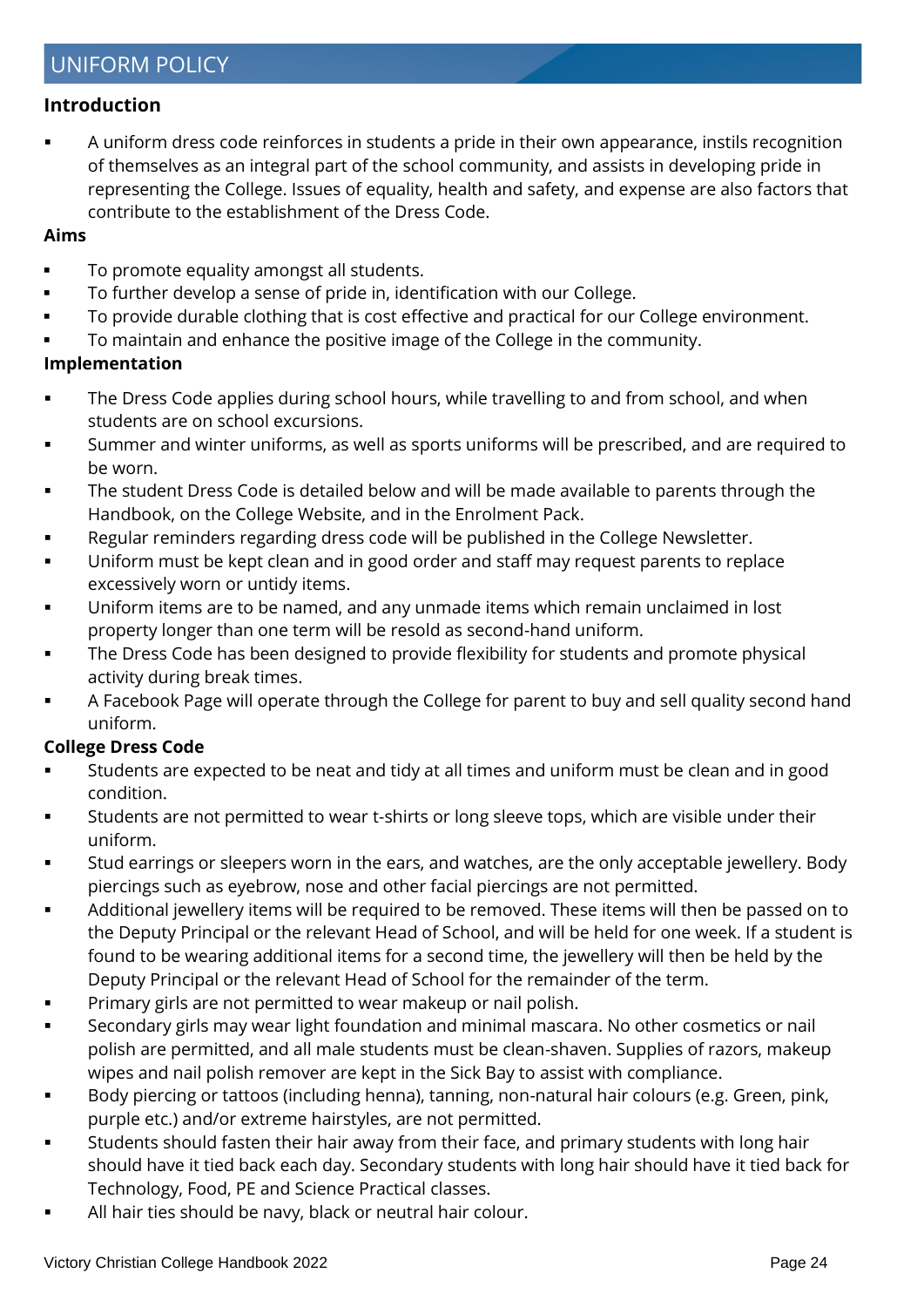- Year Five/Six students have two Academic Uniform days per week. Academic or Sports Uniform can be worn on the other three days.
- Year Seven to Ten students are to wear Academic Uniform unless PE is timetabled. Sports Uniform is to be worn the day of timetabled PE or on Sports Days.
- **EXECONDARY Students that have a scheduled practical session (elective class) before recess, can** arrive at school in Physical Education Uniform and will be required to change back into Academic Formal uniform after their class has concluded.
- Secondary Students that have a scheduled practical session (elective class) after recess, are to change into their Physical Education Uniform at school (during recess) and then back into their Academic Formal Uniform after their class has concluded.
- **EXECONDER** Secondary Students that have a scheduled practical session (elective class) after lunch, are to change into their Physical Education Uniform at school (during lunch) and can depart home in their PE uniform.
- Summer dress/winter skirt must be sitting no shorter than just above the knee.
- **■** Winter trousers are available as an option for Year Five to Twelve girls.
- The Soft Shell Jacket may be worn over both the Academic and the Sports Uniform. When wearing the Winter Academic Uniform, the soft shell jacket is to be worn over the Woollen Jumper.
- Shoes are to be formal black lace up or buckle leather shoes with the Academic Uniform or runners with the Sports Uniform. Light canvas, leather boots and flat slip-on leather shoes are not considered appropriate footwear for school and should not be worn.
- White ankle length plain socks are to be worn with the Summer Academic Uniform; white or black plain socks can be worn with the Sports Uniform or under winter pants. VCC logoed socks are optional. Navy tights are to be worn with the winter skirt.
- Hats must be worn Term One and Term Four, in line with the College's Sunsmart Policy. Hats are available to purchase from the school office.

## **Uniform Guidelines**

## **Junior School (P - 4)**

- **Prep to Year Four have one academic uniform day per week. Academic or Sports Uniform can be** worn on the other four days.
- Summer dress / winter tunic must not be more than 8cm from the floor when kneeling.
- Shoes are to be formal black lace up or buckle leather shoes with the Academic Uniform, or runners with the Sports Uniform.
- White ankle length plain socks are to be worn with the Summer Academic Uniform; white or black plain socks can be worn with the Sports Uniform or under winter pants. VCC logoed socks are optional.
- Navy tights are to be worn with the tunic. Socks and tights are not to be worn together.
- Hats must be worn Term One and Term Four, in line with the College's Sunsmart Policy. Hats are available to purchase from the Administration Office.
- The Soft Shell Jacket may be worn over both the Academic and Sports Uniform.
- Victory School Bag is an optional item.

### **Middle and Senior School (5 – 12)**

- Year Five/Six students have two Academic Uniform days per week. Academic or Sports Uniform can be worn on the other three days.
- Year Seven to Ten students are to wear Academic Uniform unless PE is timetabled. Sports Uniform is to be worn the day of timetabled PE or on Sports Days.
- Year Eleven/Twelve students are to wear Academic Uniform every day unless participating in a VCE P.E. prac, session or on a Sports Day.
- Secondary students with P.E. electives are to change at school and then back into their Academic Uniform after their class.